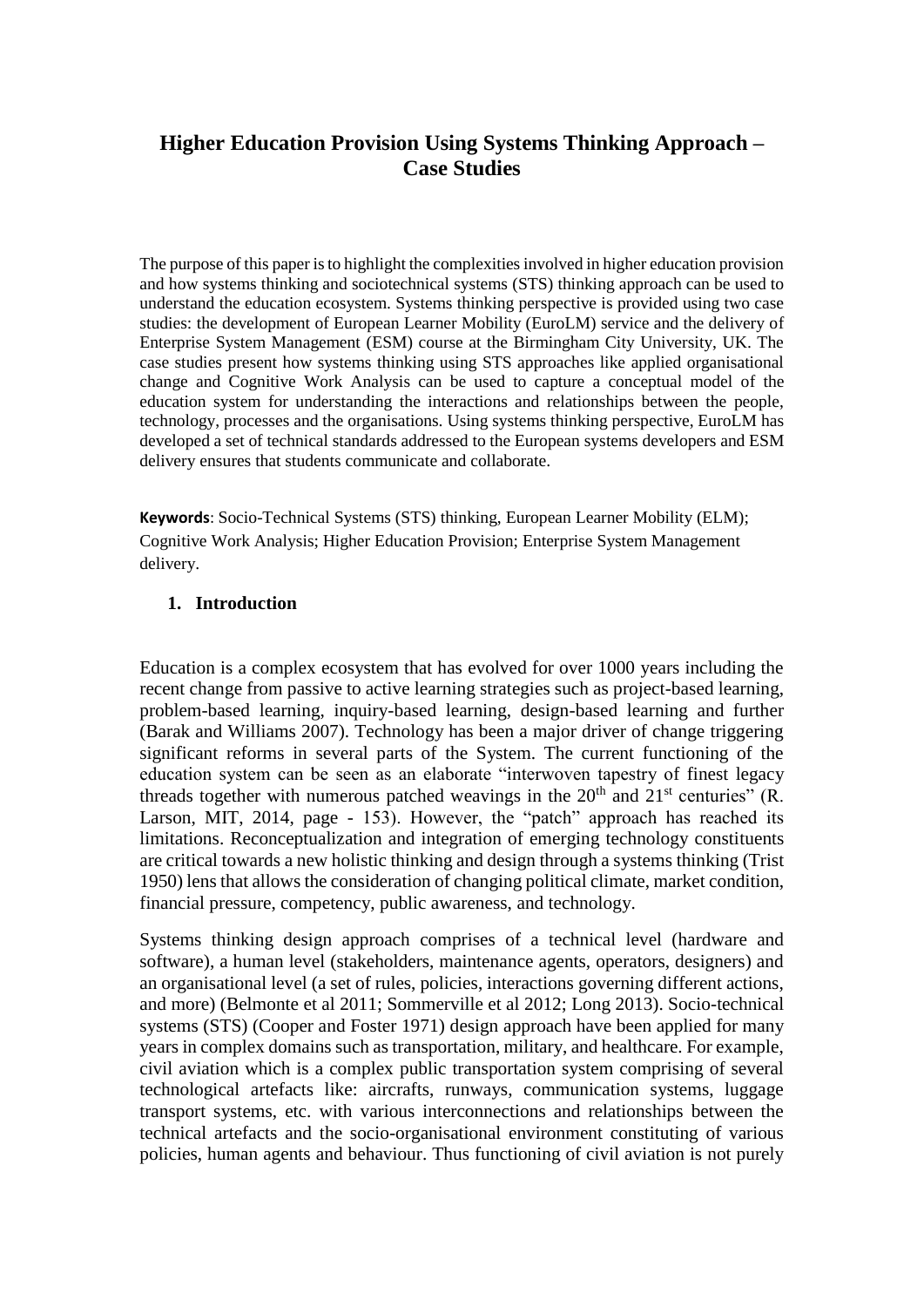on the functioning of the technical artefacts, all the artefacts play an essential role in the functioning of the transport systems as a whole (Kroes et al. 2006).

Systems approach is needed as the education system is not a simple, isolated system: the action of individuals, technology and social practices bleed-in to education from general civil life (Cooper 2010). Education system has inextricable binding into the social, political, organisational, technical and economic structures and collective intentions, combining elements of control, choice and autonomy, suggests that it should be considered using STS perspective. Likewise to overcome the complexities in education, systems thinking approach would help in conceptual modelling of the education and learning space, including: actors, processes, artefacts, technology, interactions (internal and with external agents), organisational policies and communication systems. The "transitional" and dynamic qualities of conceptual models provide a key to understanding the domain (Hoel and Pawlowski 2011) and progressively work on the scaffolding of inherent complex structures of the higher education ecosystem. Models allow dealing with system complexity and adaptivity the idea that agents in the system interact and evolve according to their environment and consequently change the nature of the system.

A quite interesting paradigm of this approach is the design, development and evolution of Learning Technology standards. Learning technology is a young concept at the intersection of the complex social enterprise of education and the rapid change of technology. In this field European and International standardization on ICT for Learning, Education and Training (ICT LET,) is committed to establishing harmonized frameworks, which embody wide stakeholder community commonalities that can be expanded upon at national, regional or even global levels.

Standardization processes follow the STS thinking since they are bound to provide a conceptual view of the ecosystem and their interactions including the need for the system, its requirements, specifications, guidelines or characteristics that can be used consistently to ensure that materials, products, processes and services are fit for their purpose (ISO 2014) and define common specifications and/or procedures to respond to the needs of business and meet consumer expectations (CEN 2014). On this basis, ICT LET standards are developed:

- to respond to the internal system requirements while at the same time focusing on and facilitating the implementation of a business strategy to interact with its multifaceted environment;
- to accommodate diversity and change and to be part of the systemic processes from which learning technology emerges; and
- in a layered and modular style with core semantic units as the stable foundation

This paper highlights that education provision is a complex ecosystem composed of various components (including software, hardware, people, organisation, and regulations) nested within subs levels (including programming software, computer networks, staffs, students, partners, ownerships, and policies) which are interconnected with each other and any change in one system will ripple through and influence others leading to various complexities leading to: mismatch of competencies to needs; less interdisciplinary or multidisciplinary teamwork; education dominance; labour market imbalances and much more. To breakdown the complexities this paper provides two case studies to show how education ecosystem can be better conceptualized and modelled through socio-technical systems perspective that includes technical systems,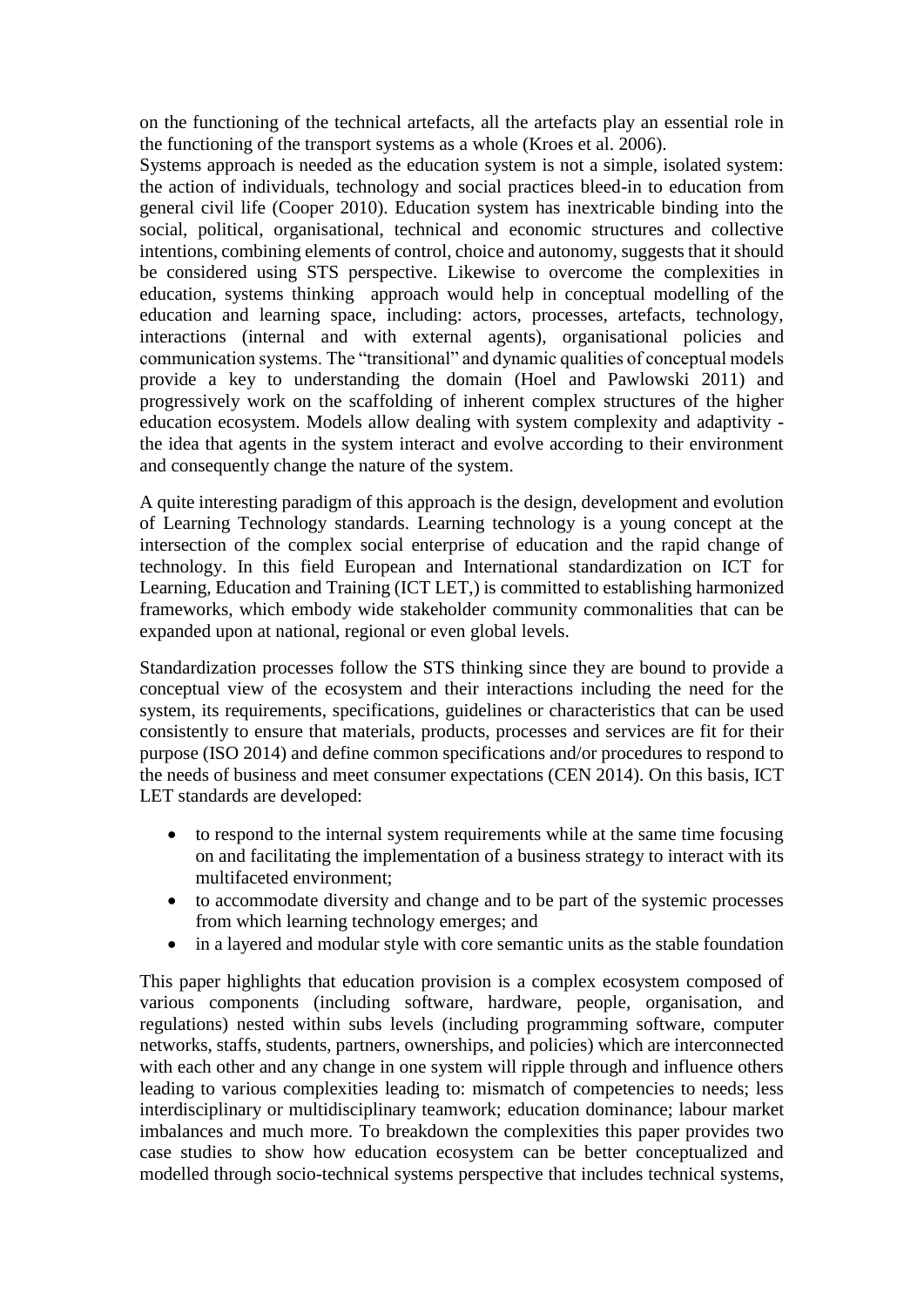operational processes and the people who use and interact with the systems governed by organisational policies.

## **2. Complexity in Higher Education Provision**

Higher education (HE) has evolved over the years impacted by external and internal factors. The external factors especially in the developed countries are due to the revolution of new skills based on government policies and industrial demands, forcing the higher education institutes to move away from reliance on traditional public sector finances and models to privatized, commercialized and self-sustain models. This has impacted the internal approaches and the strategic vision and mission of HE institution, from traditional delivery approaches of face-to-face and class room to a complex and dynamic methods of delivery including off-line, distance, partnership and franchise models using up to date technology, across the globe to increase their market share. Therefore Higher education provision is a complex ecosystem or systems that constitutes various components or layers including (Figure 1)

- Hardware: includes computers, projectors and devices associated with the machines and equipment.
- Software: includes the software needed for HE provision like the operating system and programming languages.
- People and their roles: constitutes all the stakeholders in the system including students, lecturers, admin and their roles in the system.
- Delivery: specifies the method of course delivery for the students within faceto-face or online learning environments.
- Management and Procedures: management models and procedures required for the higher education provision like the financing, reporting, delivery.
- Organisation and Regulators: includes high level strategic business activities that may affect the operation of the education system like the market conditions, financial pressure, ownership and affiliations.
- Government: The requirements for higher education provision including the laws and regulations.

The following table presents some of components in HE in a schematic form.

## [FIGURE 1 ABOUT HERE]

As higher education systems comprises of complex relationships that are constituted by highly disparate interactions among people, economies, government structures, laws, ethics, cultural norms, software and hardware (Gattie et al., 2011) .Solutions for HE provision tend to be modelled using either sequential and epidemiological approaches or technology-centred and human-centred approaches. For instance, standard software engineering or technology-centred approaches can be used for the education provision but they mainly focus on the hardware, software, procedures, and rules that are needed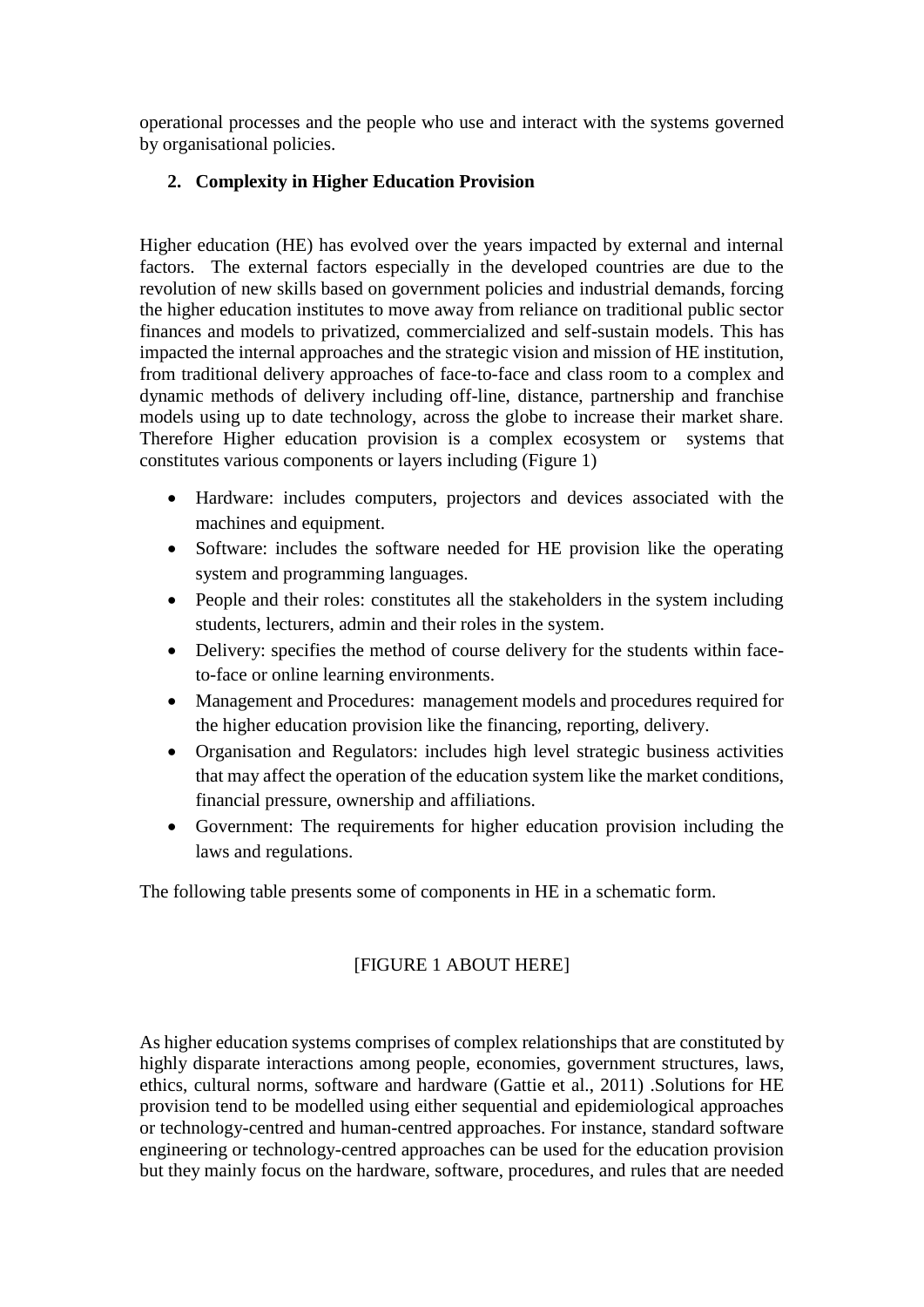to successfully meet the HE provision requirements. People and their roles are mostly considered to understand the explicit interactions people would have on the system and their roles or hierarchy in the system. Alternatively, systems engineering and humancentred approaches can be used in addition to the standard software engineering approach, as this approach considers most of the layers shown in Figure 1 that is the people, organisation, business processes and the equipment needed for achieving the business requirements.

These standard engineering approaches or technology-centred and human-centred approaches could be useful for understanding and delivering higher education systems; however, they are not successful in addressing or capturing the complexities in a higher education ecosystem (Qureshi 2007). However, the highly desperate interactions with the environment in HE are somewhat more complex consisting: desired (intentional) interactions and spurious (unintentional) interactions (Rompelman 2006) which can be overlooked in standard approaches.

Therefore complexity of an education ecosystem poses a challenging interrelationship or dependency in various layers (Figure 1) involving the software and hardware, government, organisation, management policies and people. For example, the delivery of a course is not just dependent on the staff or hardware or software. It comprises of various components including: technical level (hardware and software), a human level (people, management, staff, partners and students), organisational level and much more. Although Figure 1 represents each layer as a separate level, independent of the other layers, in reality layers may be interrelated in numerous ways which can influence the behaviour of the system. For instance, the method of course delivery is dependent on the software, which in turn is dependent on the available hardware that is decided by the people taking into consideration all the organisational policies and procedures and the government laws and regulations. Any change in the organisational or government or the management will ripple through and affect the delivery of the course and student satisfaction. Therefore the properties and behaviour of the each of the components in Figure 1 are inextricably inter-mingled leading to various complexities such as:

Structural complexity: The system is composed of various interconnected levels and subs levels interacting between them and the external environment.

Behavioural complexity: Where each level or sub-levels perform multiple roles and behaviours that circumscribe the requisite variety implied by an organisational or procedural context (Denison, Hooijberg, & Quinn, 1995), such as people, industry and their competitive demands.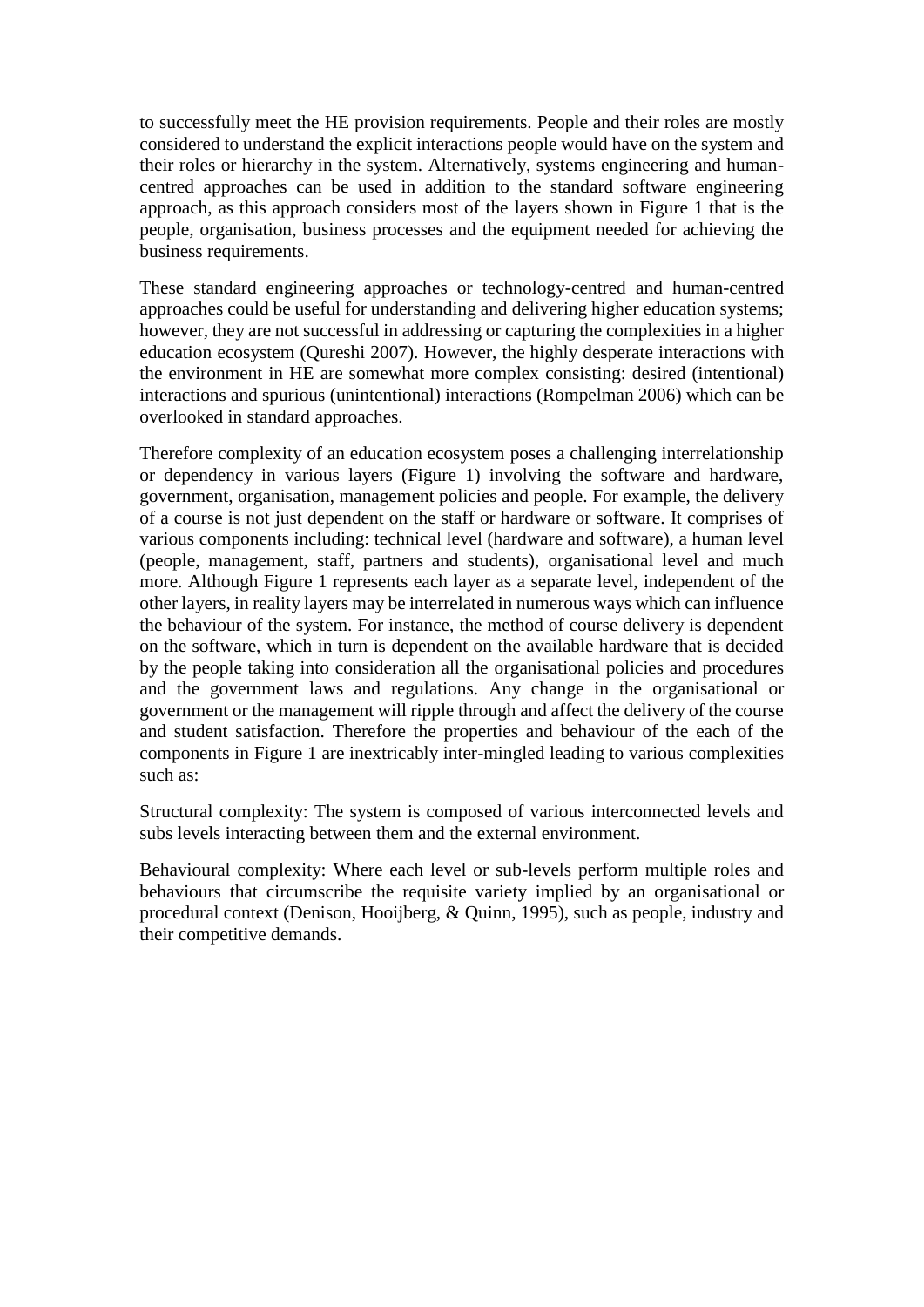These complexities in the system could lead to: mismatch of competencies to needs; less interdisciplinary or multidisciplinary teamwork; education dominance; labour market imbalances and much more. For instance, current European policies on "New Skills for New Jobs" (EC 2008) greatly affect the organisational and marketing plans of the institutions, because of the implied strategic priority to re-design their educational offerings in accordance with industry needs. On this basis, a university may plan to adopt a dual educational system (offer courses in partnership with industry) which may also affect the course delivery choices. This change might also reflect in changes in procedure (e.g. management models, financing, reporting delivery), the organisation (e.g. ownership) and software (e.g. applications and programming languages). This implies that there is a need to understand the education ecosystem including: people and their role in the system, scale and scope of the system, technology requirements, systems functionality, and the interactions or interrelationships between the technical, human, social and organisational aspects of the system (Qureshi 2007) through STS thinking. Thus, there is a compelling need to capture the complexity of education ecosystem to provide a broad systemic view for understanding the various interactions, links and dependencies from a multi-dimensional aspect for better conceptualization and modelling of the complex education systems.

#### **3. Systems Thinking Design Approach**

This section provides two case studies to show how systems approach can be used to capture a conceptual model of the education system for understanding the interactions and relationships between the people, technology, processes and the organisations. The first case study shows the development of European Learner Mobility (ELM) service and the second case study deals with the implementation of the Enterprise System Management (ESM) course at the Birmingham City University, United Kingdom along with a preliminary feedback from the students on the effectiveness of delivery.

#### **3.1 Case Study 1: EuroLM**

The enhancement of learner mobility and employability is a high priority action item within the Europe. European Union (EU) has already set up the processes for transforming European education in a 'world quality reference'. The fulfilment of this ambitious goal involves the development and adoption of instruments for the expression of the European citizens' learning, training and employment related to information across the entire European Education Area.

The field of European Learner Mobility and the new European dimensions in LET require the development of interoperable information services for the facilitation of emerging practice, including the support of new mobility schemes, trans-national programs of study, inter-institutional cooperation, exchanges between institutions and employers, advanced learner personal organisation and development (e-portfolio tools and documents), etc. The CEN European Learner Mobility (EuroLM) standardization working item, concluded in 2010 (EuroLMAI 2010), has had as main objective the provision of data models, specifications and guidelines for the expression and exchange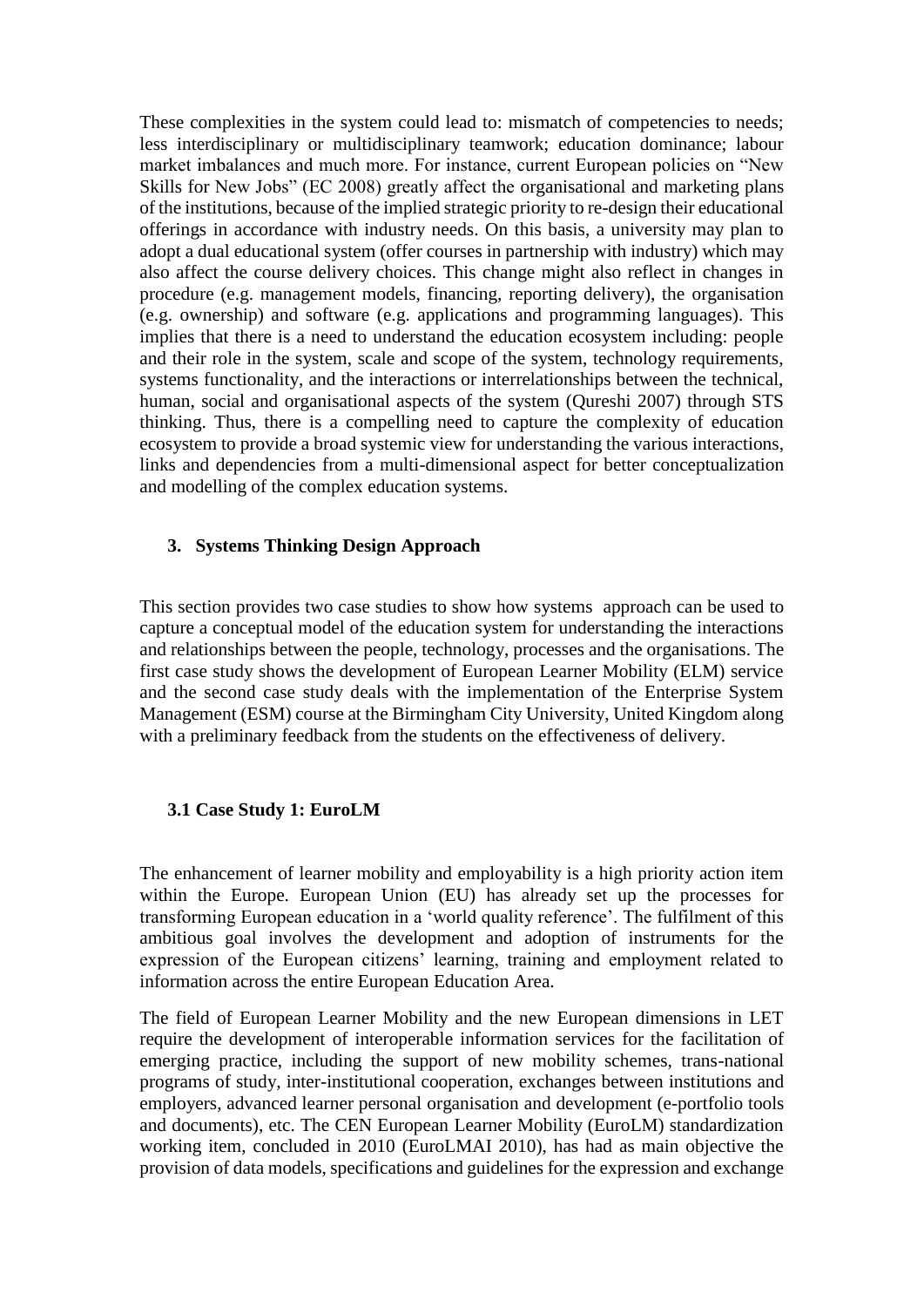of learner mobility information, which is either explicitly defined at an European policy level and captured in the European transparency instruments, or that directly emanates from current learning, education and training practice and processes in Europe. As perceived within the context of the project, EuroLM follows two parallel, yet equally important standardization paths: one that directly addresses the European requirement for rapid implementation and dissemination of the transparency information tools throughout Europe to enhance mobility; while the other focuses on sketching the broader mobility landscape, thus providing the vision and preparing the ground for further development, augmentation and exploitation of transparency information that will lead to the emergence of valuable services to the community (e-portfolio, learning and employment opportunity exploration, etc.).

One of the key starting points of the overall process has been the identification and representation of the learner mobility setting and practice. According to the STS approach, the domain modelling has been based on constituents including policy context (laws and regulations), people (stakeholders), processes (business cases), software services and information models (data structures). The resulting diagrammatic representation (Figure 2) has been a roadmap for planning and action, revealing the key aspects in building coherent ICT standards for learner mobility that correspond to stakeholder and wider environment requirements.

First, European and National policy stakeholders — as the main initiators and promoters of European and cross-cultural and trans-national learning, education and training (LET) policies and instruments — could be imagined as being above the diagram, looking down at the whole. They are represented here looking in from all sides of the diagram.

Second, there are the three other stakeholder groups: (1) Learners, (2) Employers, and (3) LET organisations offering learning, education, and training opportunities. Each of these three stakeholder groups organizes their information about LET around particular concepts that are useful to them: these are the arrows near the three sides of the diagram. In practice, this information is organized into structured sets: these are the boxes in the areas marked "Information Models." Some of these sets of information have agreed specifications of their electronic representation, some at present only have paper formats, which may or may not be generally agreed or standardized. The information models shown are only illustrative: on the employers' side, in particular, there are many more.

#### [FIGURE 2 ABOUT HERE]

Third, there are the Developers and Implementers as additional stakeholders that may attempt to develop and offer services that are related to learner mobility in some way. Some of these services are shown in ovals within the central "Services" rectangle. In this broad view, services relevant to learner mobility range from those helping learners choose LET opportunities, and those related to the administration processes involved in taking up learning opportunities, through services relevant to LET itself, to services relevant to helping learners secure desired employment.

Lastly, it is the role of European standardization organisations, in consensus, to assemble the standards and specifications, to be used by developers and implementers,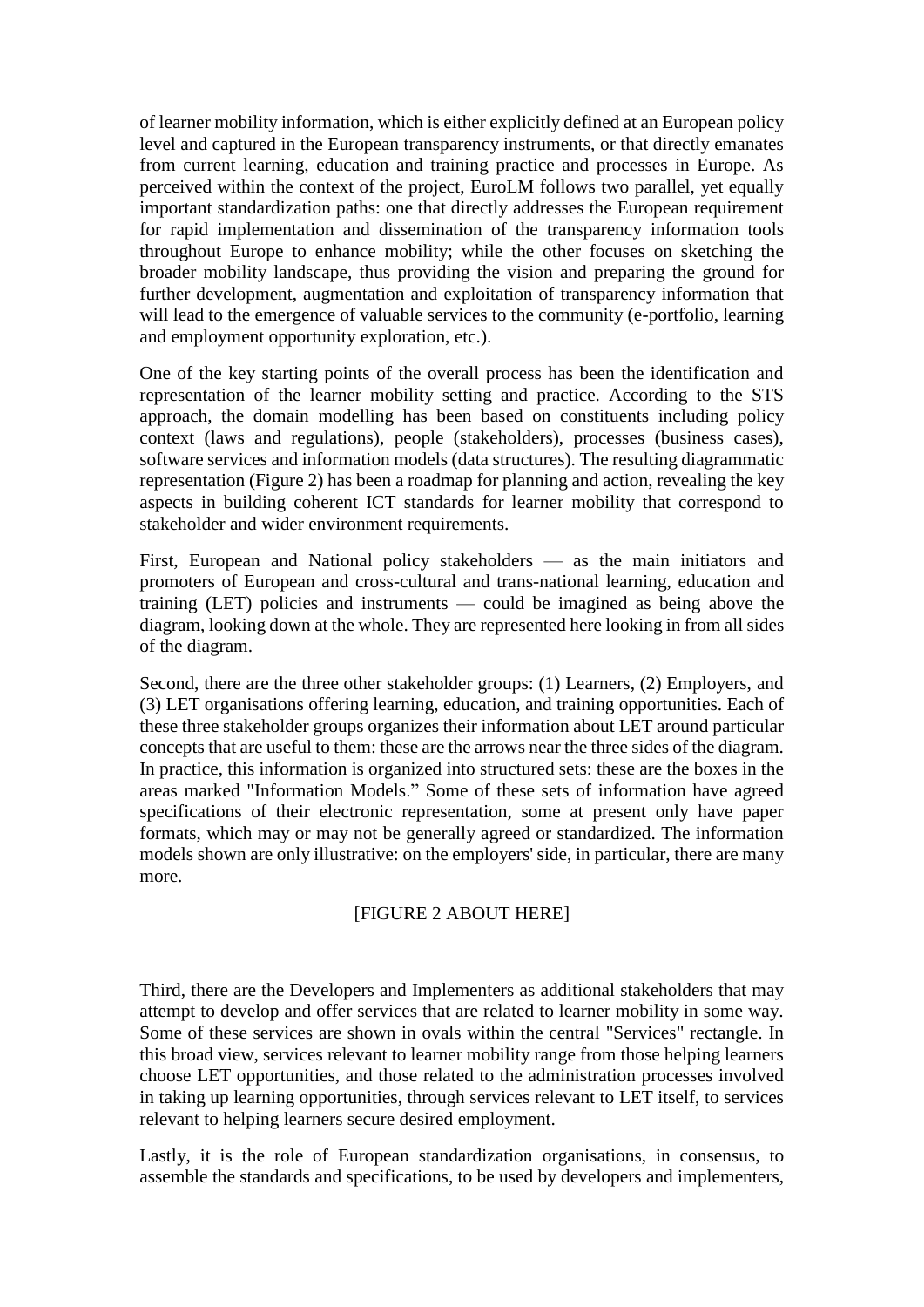to build interoperable tools and services that help satisfy the needs of the other stakeholder groups. Instead of standardizing long and inflexible information models, the standardization of small information entities offers a modular approach promoting reuse of base information schemes in larger models. These "building block" standards and specifications can then be mixed-and-matched in larger information models to cover specific needs and drive the implementation of European-wide Services. The standardization organisations themselves are also, like the policy stakeholders, not shown, as they should ideally have an overview of the complete picture, so that the standards and specifications produced or adopted can be optimally adapted for reuse across, and even beyond, the field of learner mobility.

### *3.1.1 Systems Perspective*

For understanding and analysing the ecosystem, system perspectives involved gathering relevant data from appropriate sources including (stakeholders, subject matter experts, documents and internal and external actors) using an iterative process. Table 1 shows, for example, the various stages along with the functions that required data and information collection for the course/curriculum lifecycle (JISC 2013).

## [TABLE 1 ABOUT HERE]

Our systems perspective is based on the framework developed by Leavitt and March (1965) on applied organisational change and others (Morton 1991; Handy 1993; Davis et al. 2014) which is focused on the relationships between people (stakeholders), tasks, processes and technologies. In the following sections, the EuroLM system constituents are analysed in detail. The EuroLM case builds upon the 'Guidelines on a EuroLM model' carried out within the European Standardization Committee (CEN WSLT 2010).

#### **i. Policy context (laws and regulations)**

EU member states and the European Commission have in recent years strengthened their political cooperation through the Education and Training 2010 work programme, followed up by the strategic framework for European cooperation in Education and Training ET 2020 (EC 2009). They integrate previous actions in the fields of education and training at the European level, including vocational education and training under the Copenhagen Process, and links up to the Bologna Process, which is crucial in the development of the European Higher Education Area (EHEA). Strategic objective 1 of the ET 2020 framework is "Making lifelong learning and mobility a reality".

The Education and Culture DG sets out a "European strategy and co-operation in education and training" whose objectives are:

- improving the quality and effectiveness of education and training systems
- facilitating access to education and training systems
- opening up EU education and training systems to the wider world
- raising awareness on European policies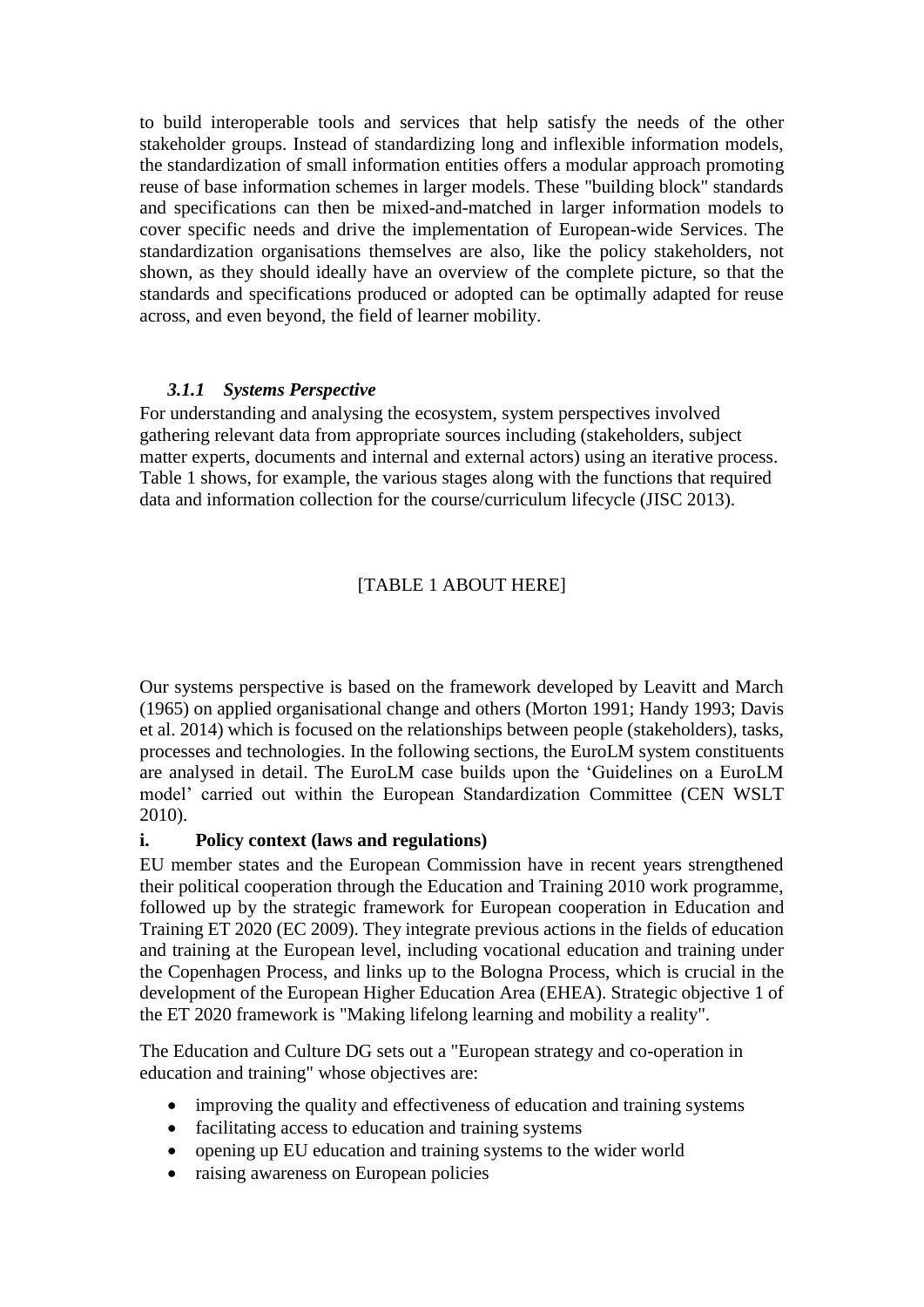- better dissemination and exploitation of the Europass (European Parliament and the Council 2004), transparency documents
- implementation of Bologna processes

## **ii. Organisational Procedures and Policies**

Within the wider policy context, specific policies, priorities and procedures are defined, at different organisational levels, to guide and foment the implementation of ELM activities and services. At the standardization level, some of the key policies/procedures that have been identified and are being implemented for supporting ELM, are:

- Development of European standards for the realization, dissemination, implementation and exploitation of European key strategies such as European mobility and LLL (EU2020 and other communications by the EU).
- Development of European data models for the description of skills and competences
- Integration with systems e.g. knowledge management systems: Sharing of education related data, services, content and tools achieved through clearer technical agreements between all parties, without losing the value of expression typical of each European community's language and culture.
- Learning and employment opportunity exploration, management of individual learning pathways
- Development of quality frameworks, specifications and guidelines to improve the quality and transparency of organisations, processes, products and services

## **iii. People (Stakeholders)**

## a. Policy and governmental stakeholders

Policy and governmental stakeholders include (apart from the European Commission responsible for the policy context presented above) national and state government industries. The interests of these bodies are similar in nature to those of the EC. Many governments have a policy of supporting lifelong learning, in recognition of the fact that few jobs last for a whole working life, and citizens need to continue their learning, education or training recurrently. In other words, citizens need to be mobile, between different employments, and between employment and LET. European governments are committed to implementing Europass and they wish to be able to do that without unnecessary expense. More broadly, they are committed to implementing the Bologna process for higher education, alongside the other related processes. One expression of this commitment is the appointment of "Bologna Promoters" — professional's active in higher education who advise and work with peers on the implementation of the Bologna reforms.

Governments also tend to share with the EC a strong interest in quality assurance in higher education, to preserve the prestige of European higher education and the institutions involved. The European Association for Quality Assurance in Higher Education (ENQA) is a body that supports quality assurance, partly through their "Standards and Guidelines for Quality Assurance in the European Higher Education Area" (ENQA 2013).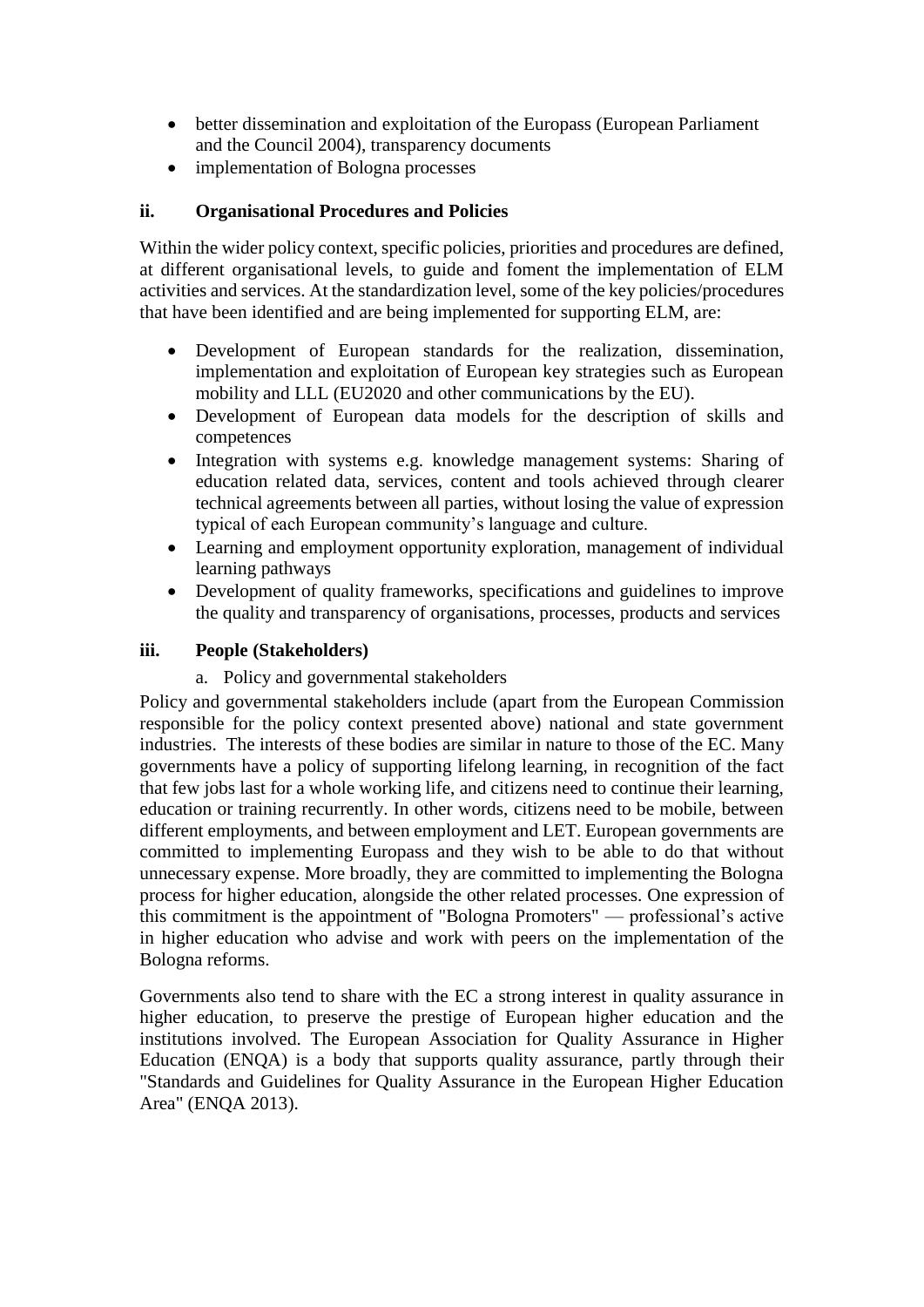## b. Users of learner mobility services

Leaners have a broad range of direct interests in learner mobility and related procedures and documents:

- They may wish to study away from their home country as well as at home, in which case procedures need to be in place both for their study in different places to be harmonized, and for the results of study in one country to be accepted in the context of another country.
- They may be involved in a study program that includes courses to be taken with another LET provider, possibly in a different country.
- They may wish to work in a different country from the one in which their studies were completed. In this case, the results of their studies need to be understood and accepted by potential employers in other countries.
- Even if they do not move between countries, they may still have an interest in assembling and using information about their learning and its results. This information can be used either to support filling in application forms by hand, or more directly, if in a suitable common electronic format, it could easily be transferred between the place it is stored and the place it is asked for.
	- c. Learning, education and training institutions

These bodies have quite a few distinct but related interests in learner mobility processes. The information may be used by central administration, by faculties and departments, or by international relationship offices (IROs):

- They need to comply with regulations concerning the ECTS and (for European Higher Education Institutions (HEIs)) the Europass Diploma Supplement (DS). They would like to do this efficiently.
- In any case, they need a coherent approach to reporting educational achievement. It makes a great deal of sense for this to be harmonized across different cases, so that the processes needed for reporting (e.g. the Europass DS) are largely common with the processes for any national requirements.
- Many institutions strive to keep students from dropping out of courses before completion. Any initiative that can maximize student retention is highly prized. One approach to this is a better level of assurance of suitability of applicants for programmes, and this in turn can potentially be provided by more accurate recognition of student abilities and achievements.
- In the process of admitting students, results from previous studies form an important basis. This information is mainly used to control required qualifications for the study applied for. Further on, this information can also be used as a basis for ranking people.
- If a learner, admitted to a course of study, has previously completed a learning opportunity at a comparable level, this may be recognized as partly overlapping the new study. In the process of recognizing the earlier education, it is important to gain detailed information about it, both at programme level and at the level of modules, so that any credit obtained in previous education can be credited to the current course.
- LET providers may define part of a study programme to be taken away from the home institution, in a different institution in the same country or abroad.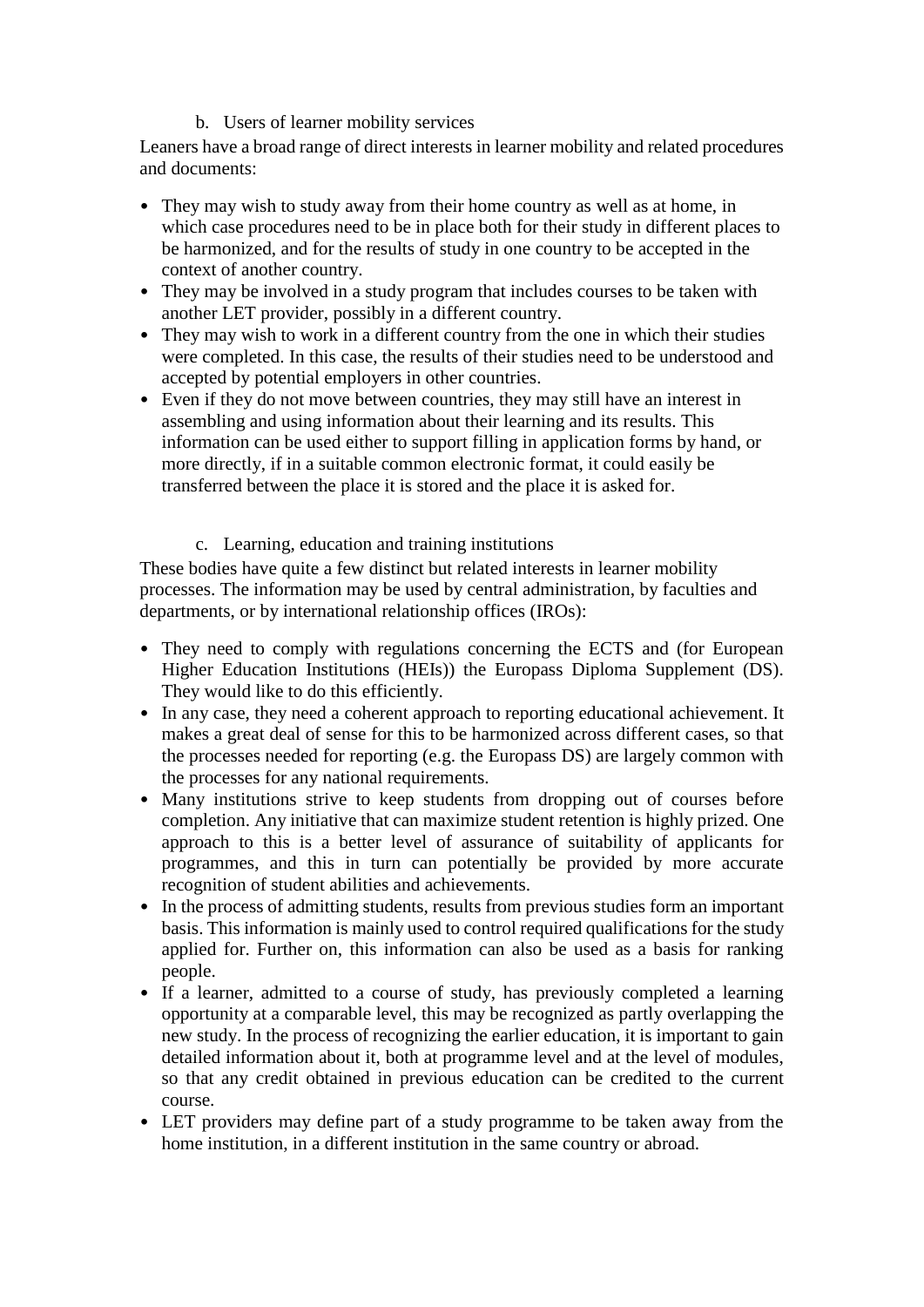The HEIs have started to apply these transparency processes and make use of relevant transparency tools have been confronted with the administration cost of manual and labour-intensive information management. Consequently, the need for related support services at a European level, ranging from secure management and exchange of learning-related history, goals and accomplishments, to new learning and employment opportunities discovery, constitute clear "business cases" in the evolving European educational setting.

## d. Employers

Employers also potentially have much to gain from learner mobility:

- If information about the achievements is held in central repositories, it may enable them to search for suitable graduates.
- If the information about learning outcomes is recorded clearly, employers can have a better awareness of knowledge, skills and competences of potential employees, and so can fit them better into their required roles.
- If their employees engage with professional development, through the company or through professional bodies, achievements and competences recorded during education may feed through into the professional development record, making it easier and quicker for new employees to start their development processes.

### e. Recruitment service providers

As agents of employers, these organisations share many interests with employers. However, because they routinely deal with many "candidates", they are likely to benefit even more from the automation of routine processes, and the use of machineprocessable information. A clear example of this kind of efficiency gain is where a recruitment agency imports academic records direct from the providers (e.g. Diploma Supplements from universities), and uses that information to fill in the education section of online CVs. Examples similar to this can be seen with the Europass Curriculum Vitae and Almalaurea, Monster and other web-based recruitment portals.

A future ambition of these organisations may well be to bridge the gap between academia and the workplace by having a "common currency" for educational competences or other achievements or learning outcomes that relate to job requirements.

## f. Developers and implementers

Industry is demonstrating a vivid and growing interest in the production of learner mobility related standards. In the Gartner Industry Research document issued on 2007- 12-12 titled "Findings: Bologna Process Demands True International Student and Course Data Standards in Higher Education Throughout the EU" (by Jan-Martin Lowendhal), it is highlighted that "the Bologna process has reached the stage where international student and course data standards have become necessary for the efficiency needed to support student mobility", and that "the Bologna Process, aimed at establishing a common and transparent framework for European structures of higher education, is finally starting to make a broad impact on the design requirements of IT solution".

Benefits that may be of interest to these businesses include: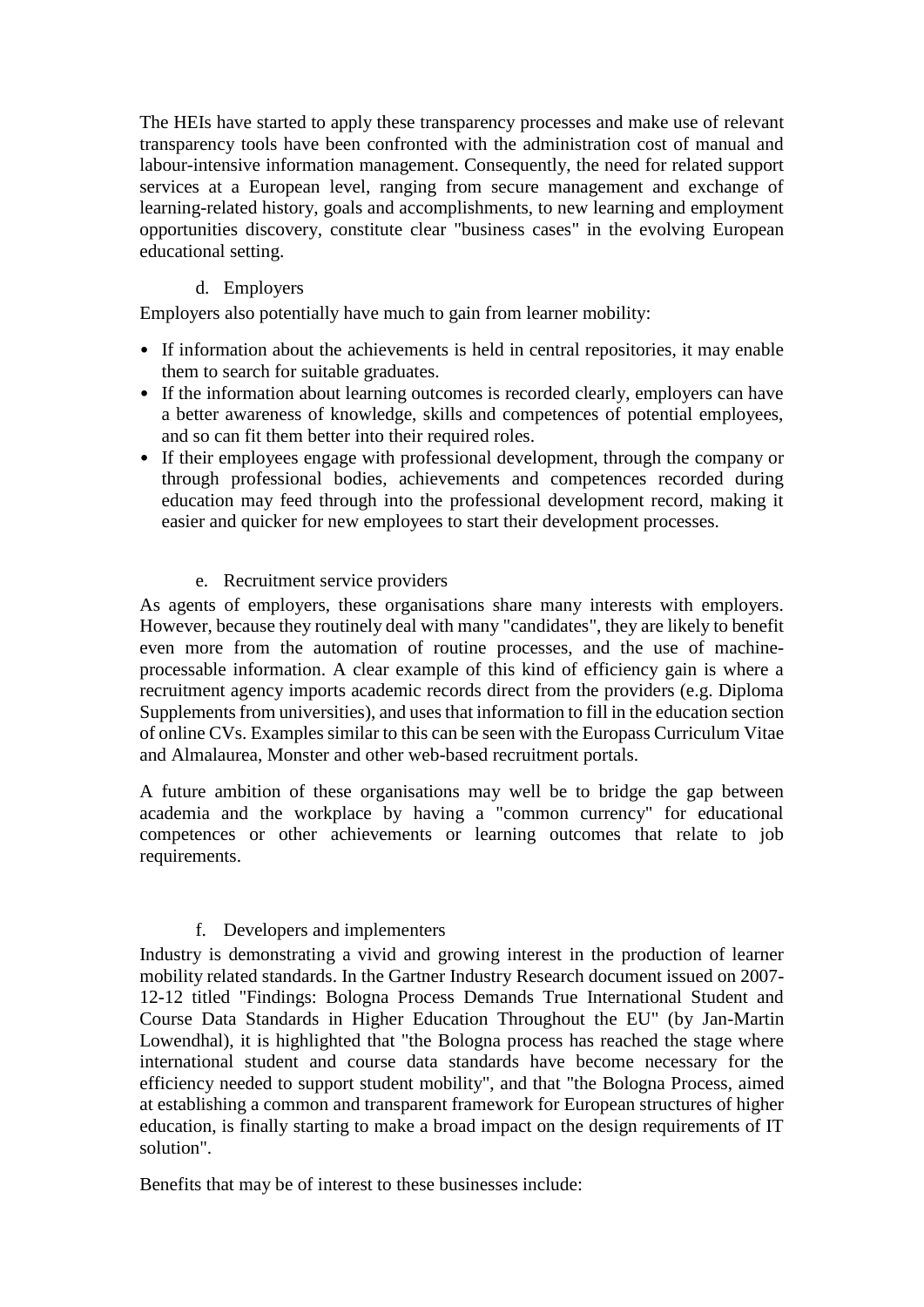- simpler handling of personal educational achievement information across systems;
- compliance with Bologna Process and market requirements;
- enhancing products with automatic functionalities for "producing" and "consuming" learner mobility documents and reports;
- interoperability among student information systems by sending electronically structured data from institution to institution eliminating the paper processes;
- exposing achievement information for consumption of the Recruitment service providers or companies;
- feeding academic records of students to national or European databases.

### **iv. Processes (business cases) and origin of mobility-related information**

According to the aforementioned stakeholder-centric analysis main benefits and interests for all parties can be summarized in the following business cases

- Exploitation of academic achievements abroad to further continuing education or seeking jobs opportunities abroad
- Acknowledgement of previously achieved credits and academic generic achievements, domestically and internationally
- Facilitation of incoming and outgoing mobility within the same country, across multiple countries, and/or from one field of studies to another
- Integration of foreign workers into the local work world
- Communication of the level, content and nature of qualifications to potential employers, domestically and internationally
- Contribution to the harmonization of higher education achievements and qualifications, domestically and internationally

Information relevant to learner mobility documents arises from different educational processes within and beyond the institutions, and may currently be stored in various places. These include:

- sources of information at a national level;
- course advertising materials;
- ECTS course catalogues;
- student record systems;
- agreements/contracts for exchange of students between institutions and for joint collaborations;
- learning agreements;
- exchange programme nominations;
- employers' records of their employees / human resource systems;
- personal and professional development processes, and related records;
- systems managed by the learner, such as e-portfolios, and their related processes.

Concrete examples of such processes and associated information are:

a. Description of learning opportunities

Both whole programmes of study and their component modules are established and revised frequently, often on a yearly basis. There are institutional routines for these processes, and they include different levels of approval of the programme. In the process of revising the course or programme catalogue or prospectus, the description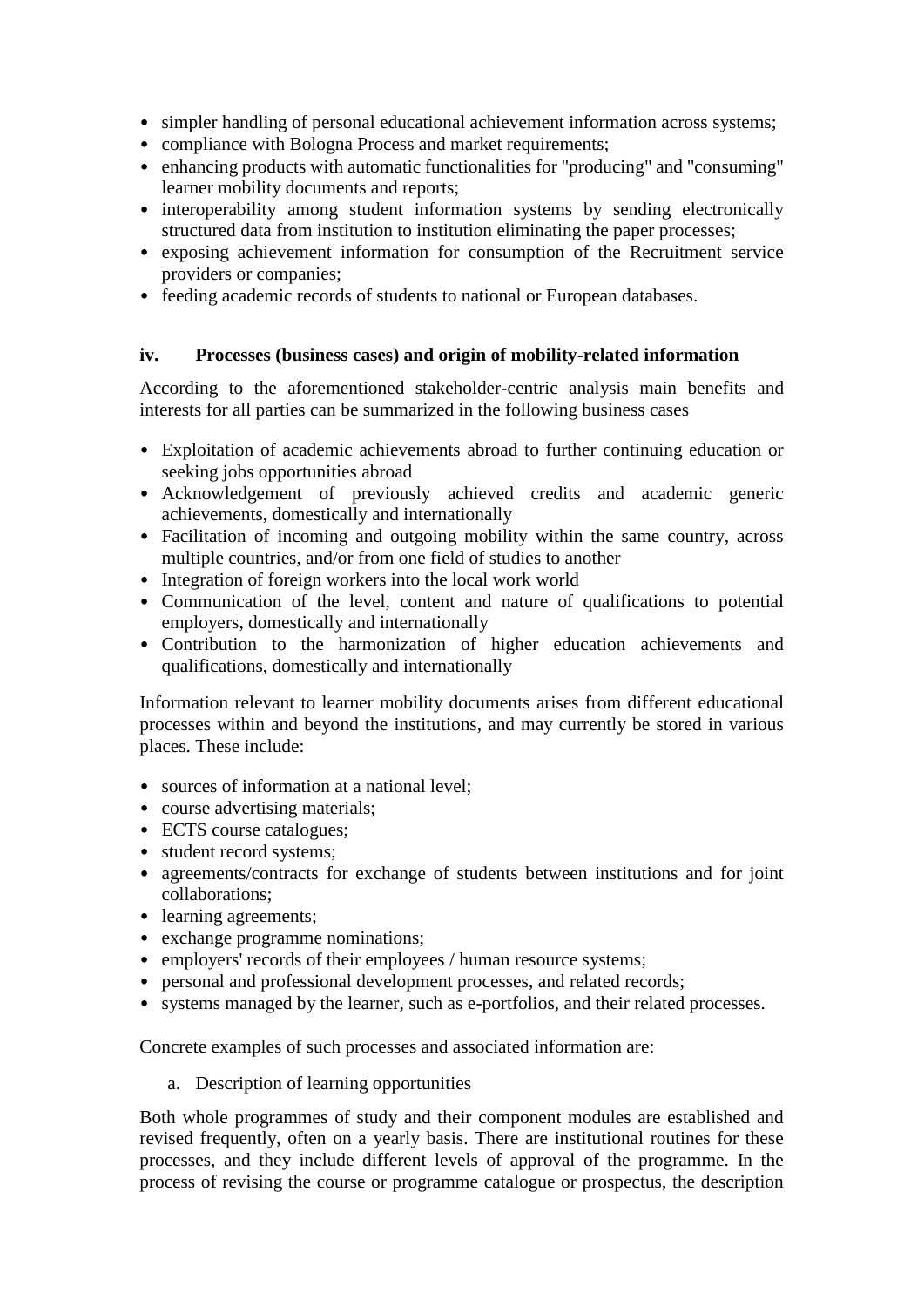of the programmes will be updated. For some programmes, there is a national overall plan for the study that includes some of the description. It is important to have versions of descriptions that makes it possible to recapture the description for each student at a later time.

## b. Generic information for the Diploma Supplement

Parts of the Diploma Supplement and other mobility documents are standard within a country, but differ between countries. This is common particularly for section 8 of the DS, but may also occur with other sections. This information will need to come from a national body.

## c. Personal information

Information about a learner (name, address, etc.) is first given to an educational institution in the processes of application and admission. Later on, this information is maintained by the student or administration in different registration processes. This is often done each semester. It is common to retrieve personal information from other national sources. In some countries, the learner's name and official home address are maintained on an official national register, and can be retrieved from this register.

### d. Learner qualifications

The assessment itself can be initiated by the institution, or by the student, in cases where the institution does not notice that the student has fulfilled the conditions of a qualification. This process includes checking the requirements for the programme, and all the information about assessment results has to be collected and recorded. This ends up with producing documents for the qualification (Diploma, Transcript, Diploma Supplement etc.). These processes can be anywhere from fully manual to fully automatic.

## e. Module results

Information about module results arises primarily from two different processes:

- The most common is results based on an examination process, or from the evaluation of some sort of coursework or dissertation. This process includes registration for classes and examination, the examination, the evaluation and registration of the results. After this, complaints from the students may be treated, before the results are final.
- Also results gained at other institutions can be included in the qualification. These will be included as a result from a process of recognition. This process is based on information from other institutions.

Figure 3 presents a high-level developing model of the educational practice relevant to the learner mobility domain in the context of which information arises - that is, the practice that generates information, parts of which are gathered together in mobility documents and reports. This illustrates the rough division of the subject matter into three distinct parts:

- learning opportunity provision
- assessment
- award of credit or qualification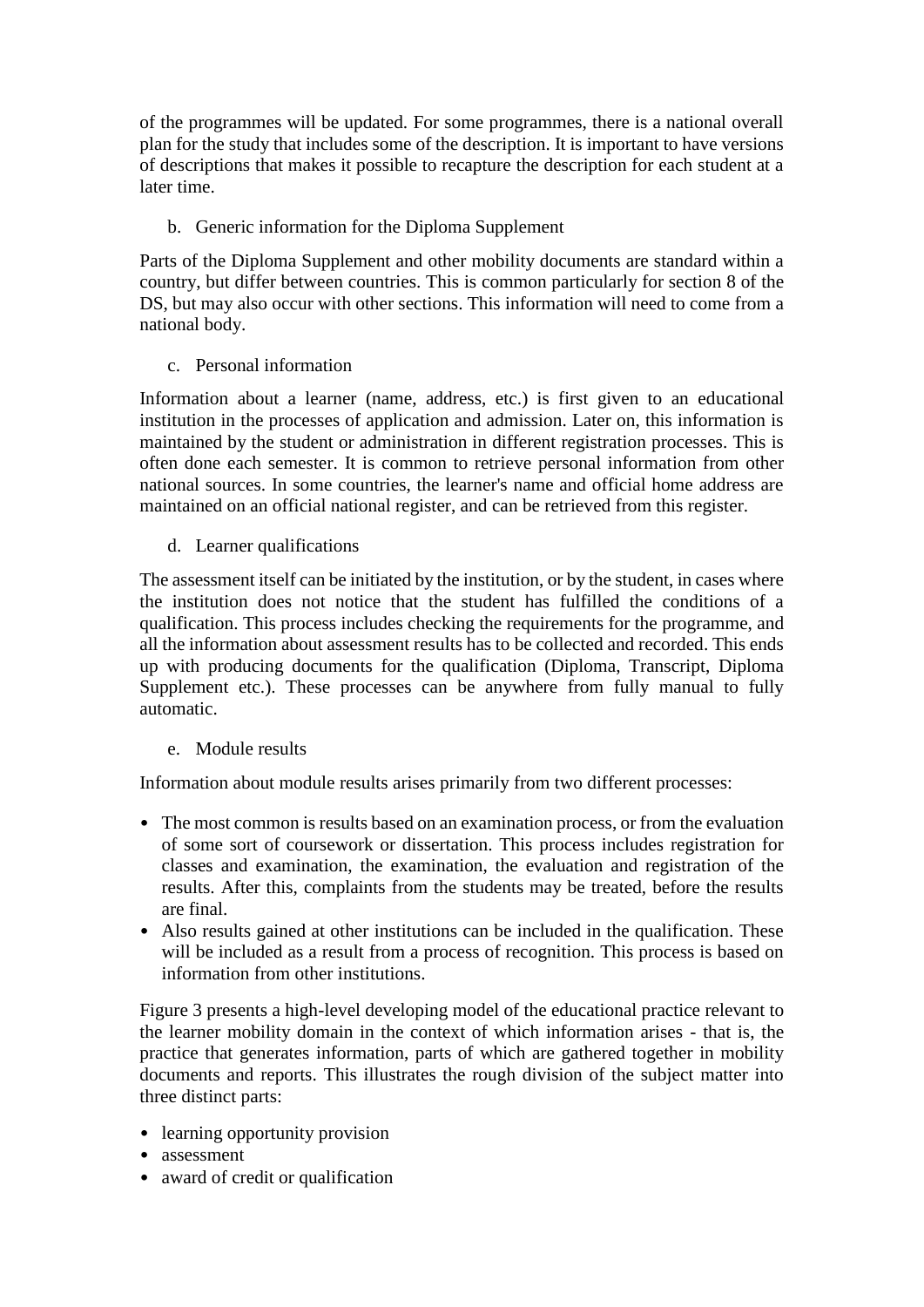Between these parts sits the learner, his or her actions, and evidence of those actions, which provide the basis for the rest of the system. (Evidence can include test results, or records of consequences or effects, or can be just in the memory of observers.) The process of learner action is shown as an oval. Both the learner, and the material evidence are depicted as things in the world that are caused or produced by learner action.

Intended learning outcomes act as the proper bridge between learning opportunity provision and assessment. Without this bridge, the connections are much less clear.

## [FIGURE 3 ABOUT HERE]

#### **v. Software services**

On the basis of the provided stakeholder, procedure and information analysis, it is evident that a plethora of software services are related to the support of learner mobility related processes. These services, as depicted in Figure 1 include:

- e-application and e-admission HEI systems
- Course catalogue and course marketing systems
- Achievement and credit transfer services
- E-portfolio systems
- Individual Study and Personal Development Planning
- Learning Opportunity Exploration
- Employment exploration and job application

#### **vi. Information models and data structures**

Having gathered and analysed the domain's existing practice and taking into consideration the main requirements for technological products to support learner mobility processes within and across European institutions, an information model on achievement information has been produced and currently constitutes a European Norm on European Learner Mobility Achievement Information (EuroLMAI)

The EuroLMAI domain model is concerned with specific sets of learner achievement information arising from the different administrative processes carried out at the institutions throughout the implementation of educational practice, as well as with the associations amongst them. It builds upon information regarding the learner, the description of learning opportunities, assessment of qualification for a specific learner and result information for each completed learning opportunity.

In essence, the EuroLMAI model defines the assemblage pattern of such information in terms of an achievement report configuration, consisting of:

• a Learner instance, representing the individual enrolled in a formal learning opportunity (part or full programme of study, course, work experience, etc.)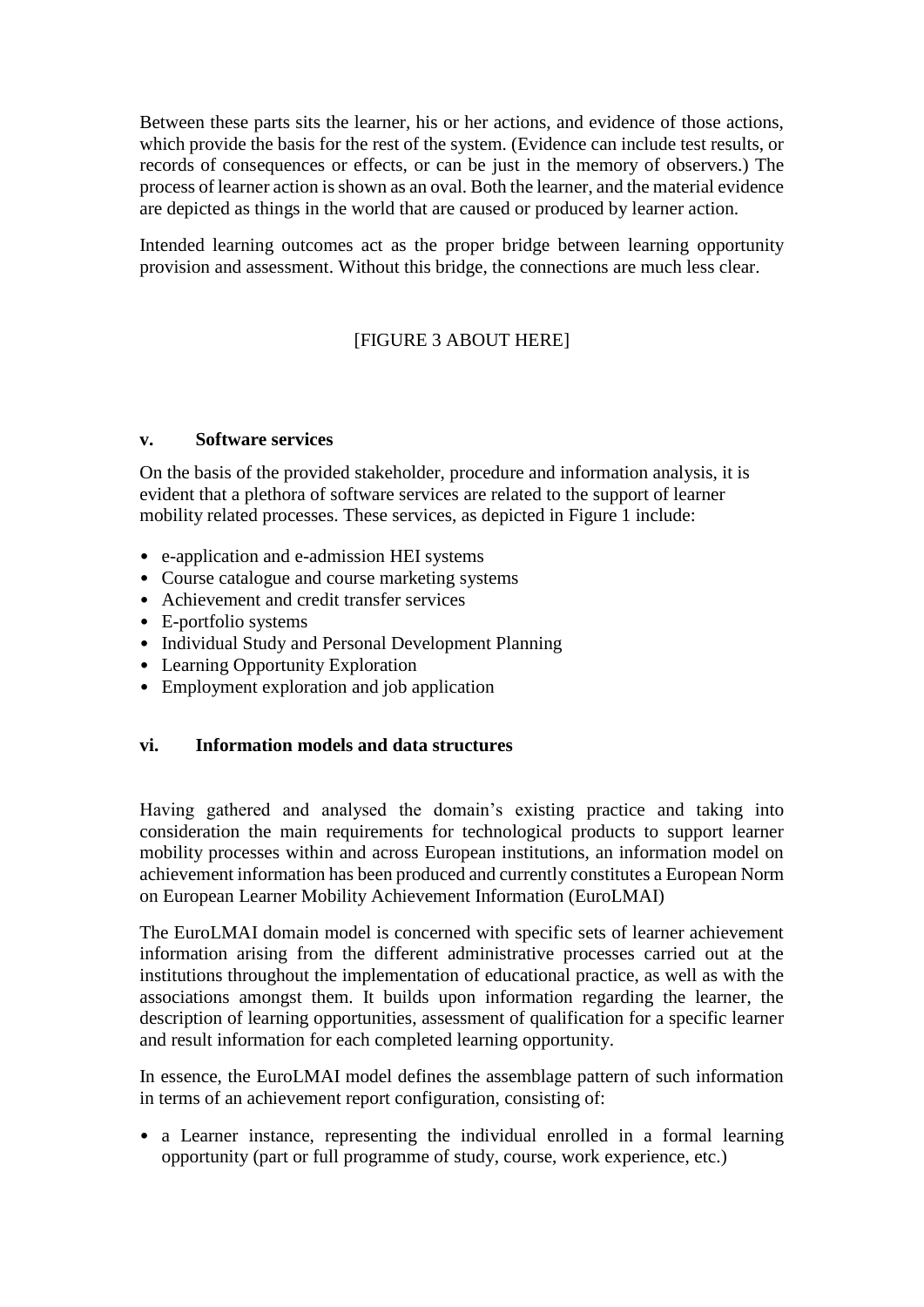- an Issuer instance, representing the authority that awards credits and/or qualifications and/or attests learner participation in the described learning opportunities including any associated results gained
- at least one Learning Opportunity object, which, depending on its function and level, may comprise any or all of the following information:
	- (a) description of a learning opportunity or period of learning the learner currently or formerly enrolled in, and in case of successful completion, of the qualification achieved, including the actual result for the specific learner
	- (b) description of possible component units (each of which may contain provider, credit, and result information for the specific learner), and optionally,
- a set of Additional Information properties

To maintain the systems perspective during the specification and analysis of the system (Dhukaram and Baber 2016), attention is drawn to the creation of UML class diagram (Figure 4) (CEN Technical Committee 353 (2010)) for an explanation of the underlying semantics of this diagram. Each box in the diagram relates to a Class. Each named association (line with label) in the diagram represents an Association Property. The Resources of this model are either defined in this specification or in other standards referred to in the following subclasses. Attribute Properties from other relevant standards have also been reused. Arrows on named associations indicate the direction in which traversal between instances can occur. No cardinality is specified for any association. Lines with an unfilled diamond shape represent an association with an aggregation relationship, indicating that one class is a part of another class.

#### [FIGURE 4 ABOUT HERE]

Bindings of the information model have been defined and constitute the basis for Information Systems data exchange. UK and Nordic related systems are currently based on the EuroLMAI Standard.

#### *3.1.2 Summary*

The ELM case study regards a set of technical standards addressed to European system developers (HE providers or vendors that want to develop interoperable services, e.g. recruitment systems, etc.) using STS design approach. STS perspective has led to the development of LET specifications and standards for formal standards, consortium specifications and community specifications (Hoel and Pawlowski 2011).

Norway has already implemented the national student management system infrastructure on the basis of EuroLMAI (USIT 2013). In addition, the electronic UK HEAR (JISC 2012) has been developed on the same basis. There is currently an effort for expanding usage in other member states. Norway has informed us that all Nordic countries (Sweeden, Finland) are in the process of integrating the standard into their services. Currently similar efforts are carried out in Greece for implementing ELM. The vision is to have European-wide interoperable services electronically exchanging information for HE provision.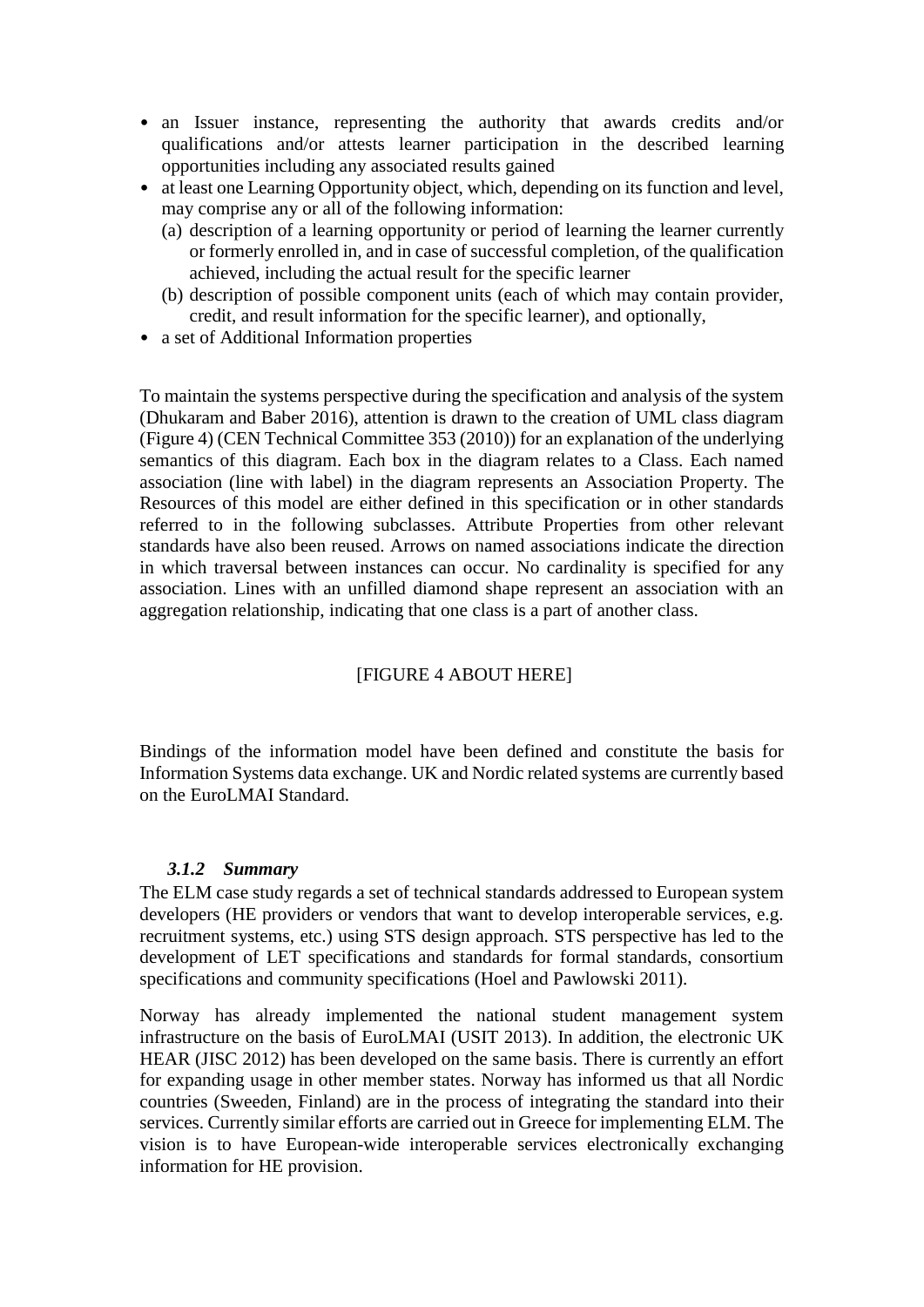## **3.2 Case Study 2: Enterprise System Management (ESM) Course**

The Higher Education sector has seen several transformation over the years including a decrease in government funding for UK universities. As result, universities explore new sources of revenue, for example increasing the number of full cost courses that provide vendor qualification and real industry experience and projects for the students. There are several consequences arising from these changes; including a varied group of students in postgraduate education. Reflecting on Enterprise Systems Management (ESM) course, which is offered by the school of engineering, design and manufacturing systems at Birmingham City University. This course aims to equip students with knowledge to solve complex systems problems and manage systems using engineering and systems principles. This course draws on design thinking and systems engineering, to provide students with the skills to re-engineer processes, integrate and manage complex systems. Generally, the class comprises of 30 students ranging from 21- 45 years. Out of the 30 at least 20 are international students and possibly only 40% have relevant work experience. This example highlights that the student groups have varied background, experience, and ethnicity as well as age difference, which demands a fresh and effective approach to the delivery of the courses to enhance the overall learning experience and employability.

Loo (2004) recommends using a variety of learning methods as this will facilitate defining a unique learning and teaching approach. Despite the diversified student groups enrolled in the courses, traditional approaches used over the years do not encourage effective learning and create a division between the knowledge provider (lecturer) and receiver (students). In some instances the different ethnicity and background may lead to language barriers that introduce a huge possibility of the students not grasping the knowledge shared in traditional approaches. This behaviour deviates from some of the characteristics, pointed out by Haddock (1993) such as the ability to understand, encourage and support the students' uniqueness and being sensitivity to their needs. In order to overcome this situation modern learning and teaching approaches, adopt practical teaching styles and course design using a student centric approach; though the success of this approach is loosely dependent on the individual lecturers, as they may have competing and opposing demands (Huddleston and Unwin, 1997).

#### *3.2.1 STS perspective*

STS design approach is discussed using Cognitive Work Analysis (CWA) (Vicente 1999) as an example to provide a systems-level view which allows the analysis to consider how different elements of the system might contribute to the functional purpose (rather than assuming, for instance, that there is only a single element like technology or human). CWA is a structured framework for analysing complex STS such as command and control (Chin et al., 1999; Naikar et al.,. 2001), process control (Vicente 1999) and medical decision making (Dhukaram 2011). As this paper is focused on introducing STS thinking approach, Work Domain Analysis (WDA) the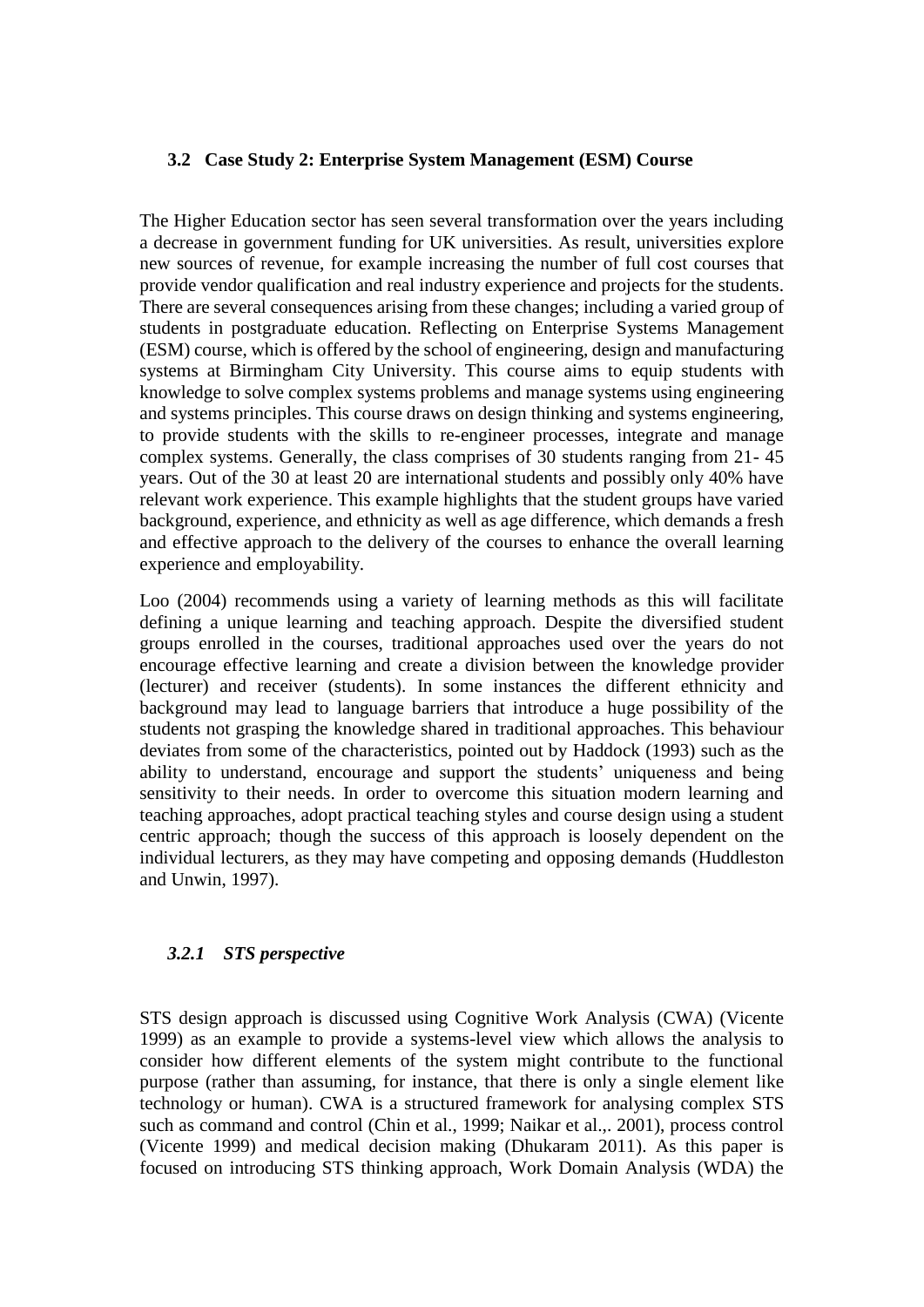initial phase of CWA is used to model education ecosystem. In education and training WDA is used as an integrative framework to structure the course content (Dainoff et al 2002) and design for Australian Defence Force (Lintern and Naikar 1998).

WDA analysis is conducted using abstraction hierarchy (AH), a modelling tool used to identify the functional structure of the domain. Using AH, the work domain is analysed through five abstractions, linked by the means-ends relationship to identify the functional structure of the domain. AH involves five levels of abstraction as shown in Table 2 to conduct a vertical analysis across the hierarchical levels. Using the example questions in Table 2, Figure 6 provides an example of how AH has been used to model the course provision for Enterprise Systems. Although Figure 6 does not provide a full analysis it highlights:

- how the education provision can be modelled;
- how CWA helps to provide a high level view of the socio-technical system; and
- how the various layers in education provision are mapped onto the levels of complex socio-technical system.

## [TABLE 2 ABOUT HERE]

Drawing from the different AH levels (Figure 5) the course dynamics and integration is explained next starting from the lower level physical form towards functional purpose to highlight the alignment of course design with social-technical thinking.

## [FIGURE 5 ABOUT HERE]

## **i. Physical Form (Stakeholders and Technology)**

This includes the soft and hard elements required for the delivery of the course. The Enterprise Systems Design module utilises several physical form to deliver the course, for example the industrial experts, researchers, the lecturers, teaching assistants and students, that forms the core of the human aspect. While in technology, having license for the Enterprise Resource planning (ERP) systems offers students' access to a software offers end-to-end process that required to be re-engineered to fit into the organisation mode of operating. This provides the students to gain a better understating of how to re-engineer processes and to achieve end-to-end system integration based on industrial case studies. .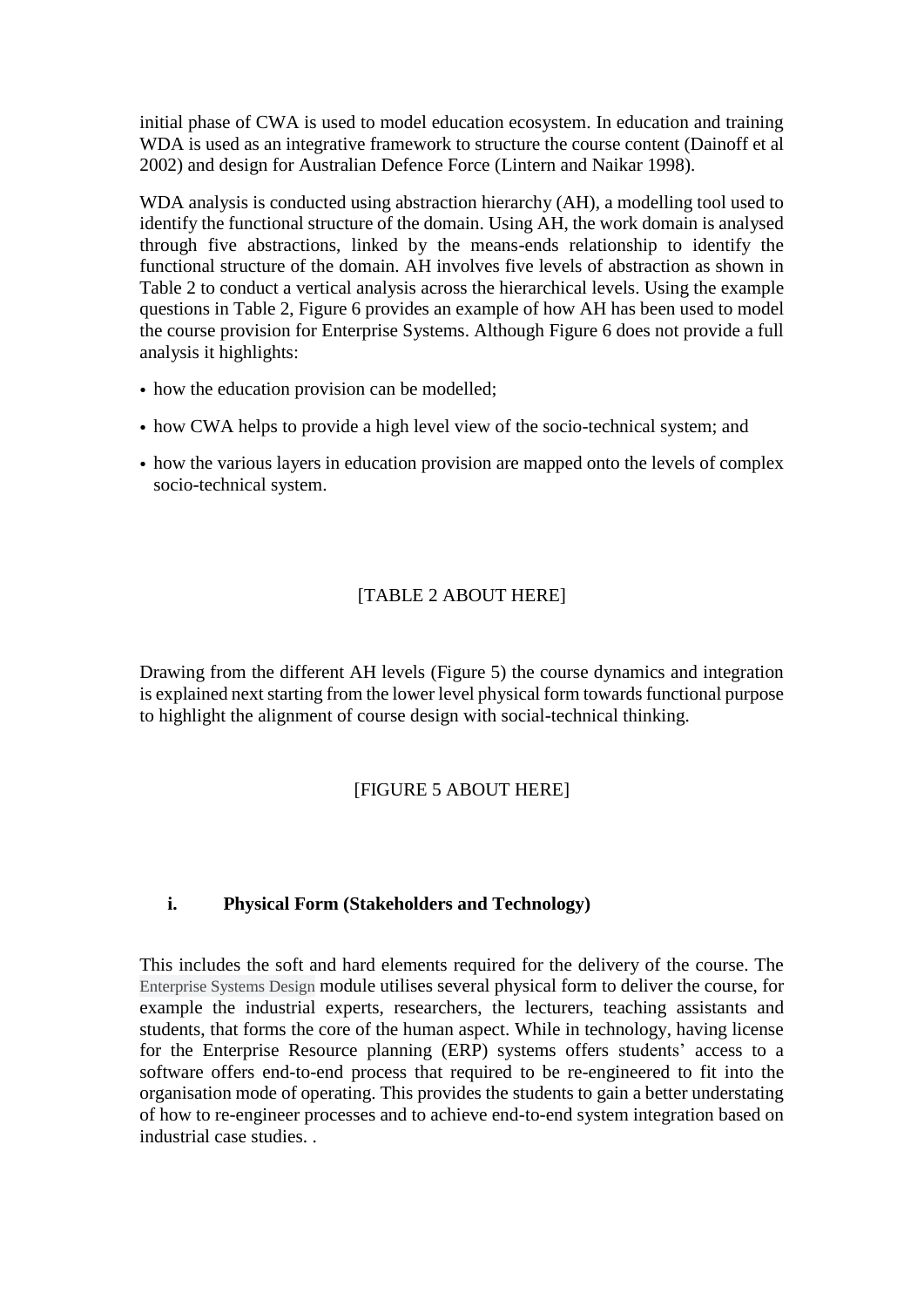## **ii. Object-related Functions (Delivery)**

The course delivery uses numerous activities, such as short lecture series, case studies, discussion, and practical sessions. This mode of delivery, allows students to work in groups, facilitating students learning from each other, and offers an environment that enables collaboration and effective sharing of knowledge. As a result, it encourages students to reflect on the key concepts and ideas put forward throughout the sessions, and potentially enhance the learning experience and performance. In addition, it offers remote access to the ERP systems, encouraging students to practise and hone their skills, whenever it is convenient for them. Offering group assignment introduces a setting in which students have to interact with each other, collaborate, and exchange ideas about the subject. In return, students control their learning as they address realworld challenges and the lecturer becomes a provider of a nurturing environment that guide students' to achieve the threshold of their own mind. Whenever people are working in teams, team dynamics such as personality differences or other dysfunctional behaviour are unavoidable (Colbeck et al., 2000); though such challenges facilitates gaining several appropriate qualities and skills, such as teamwork, communication, resolving disputes, responsibility, common understanding, and respect for others (Joham and Clarke, 2012).

In addition, the delivery of the session was supplemented with different activities in order to accommodate student different levels of motivation, and responses to a specific classroom setup and teaching approach (Felder and Brent, 2005).

## **iii. Purpose-related Functions (Business Processes)**

Some of the purpose-related functions identified to achieve course goals are: communications, collaboration and problem-solving capabilities to facilitate in knowledge gaining, teamwork and resolving disputes not just within the students. Communication and collaboration are also important as course is delivered in conjunction with industrial experts and researchers relevant to the domain, in order to expose the students to industrial challenges, industrial expectations of graduates and latest trends and challenges in the domain. Combining the three worlds together, that is academia, research, and industry is meant to allow the students to build confidence in their training and understand the relevance of what they are learning.

#### **iv. Values and Priorities (Organisational Policies, procedures and laws)**

While adhering to the university culture, policies, vision and the government laws for HE course provision, various procedures, protocols and risk management procedures are created to ensure that the ESM HE goals are met along with student's success factors, such as student marketability and employability.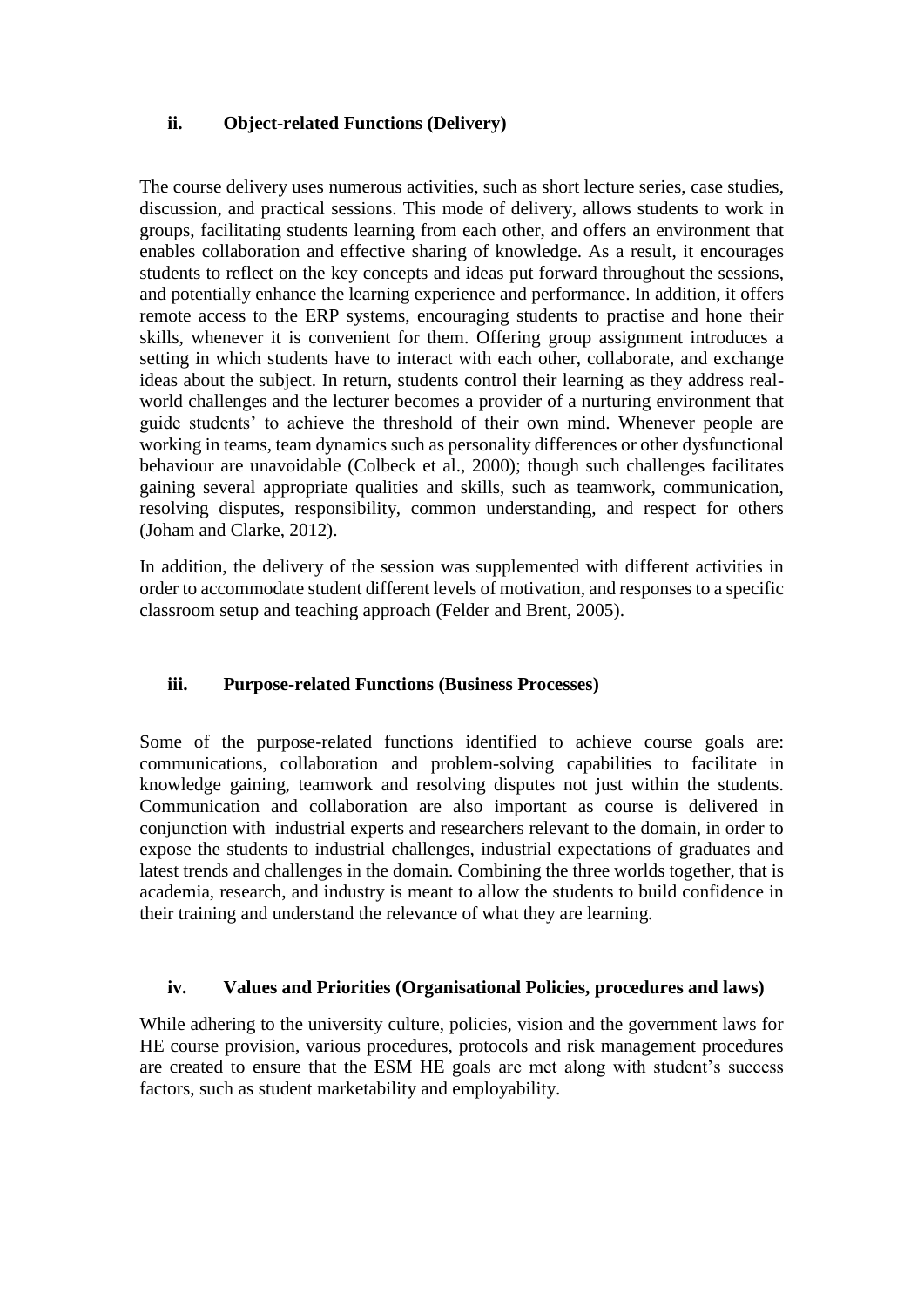## **v. Functional Purpose (ESM Goals)**

The goal in this case study is the provision of ESM course for postgraduate students with varied experience, age and background.

## *3.2.2. Results and Summary*

In order to address the effectiveness of STS approach in preparing and delivering the module, a survey questionnaire was implemented as an approach for collecting data. There were several reasons for using a survey questionnaire, one it allows to collect similar data from a group of students (Oates, 2006). Second it enables to gather factual information which provides an inclusive coverage of relevant facts (Denscombe, 2010), thus allowing to correlate information from the different students. Thus, administering a survey questionnaire allowed narrowing down the focus of emerging trends and identifying the areas requiring further exploration, along with collecting precise and valid responses.

The students were handed the questionnaire after the fourth session, as this allowed to gather initial findings and make adjustments for future deliveries to accommodate any shortcomings suggested. The instrument included closed-ended questions, which asked the participants to indicate their level of agreement or disagreement based on a five point Likert scale (Cohen et al., 2000). The study makes use of purposeful sampling by selecting only the students that were involved in this specific module, as they were the only ones to have first-hand experience.

The study targeted 20 students, however only 17 student opted to participate in the study, and all of them completed the questions in the survey. Table 3 illustrates the results from the different questions that were posed to probe information from the students about the design and delivery of the course module.

## **i. Results**

The initial findings are promising, with 59% of the students suggesting that the sessions were well organised and it stressed the important concepts which provided them with an in-depth understanding of the topic being studied. However, 29% of the students found the workload to be heavy and 35 % found the session difficult. Overall 71% of the students felt that the sessions were enjoyable and was relevant to their degree. This indicates that students were encouraged with the level of interaction among themselves and the lecturer, which facilitated them to share their experiences. In addition, these results indicate a promising outcome when using an STS approach, suggesting that placing social aspects at the centre of the course design and planning could provide an effective teaching approach.

## [TABLE 3 ABOUT HERE]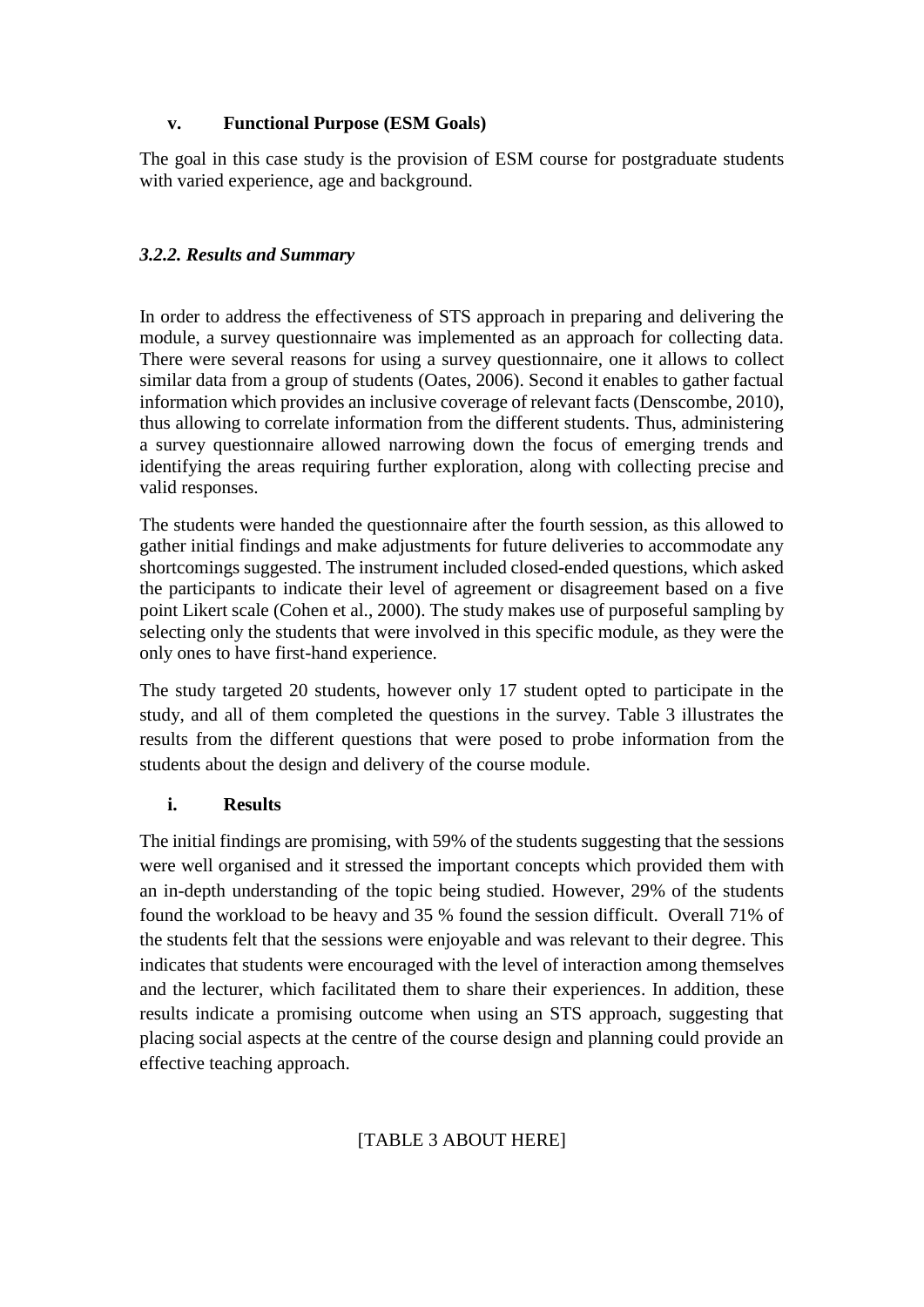#### **ii. Summary**

.

Drawing from these preliminary results, one possible explanation for the students finding the sessions complex, difficult and not easy to follow could be associated with most students not having formal industrial experience and failed to cope with other students with such experience. Since the delivery approach depended on students interacting and sharing their experiences to support their own learning; thus, the students with industrial experience dominated, which caused the other students to disengage from the sessions. Another reason could be associated with social and cultural issues inhibiting students, as most of the students were young international students, who were not used to such a delivery approach. Thus, failed to collaborate and see the need to exchange ideas, because for them it was the lecturer's duty to share knowledge and experience.

On the other hand, the manner the sessions were organised and delivered allowed the students to gain a better understanding of the subject domain. A possible explanation for such diversified outcome where many students found it difficult to collaborate and engaged, yet believed the approach was appropriate can be due to the students understanding the significance of collaborating and interacting among themselves; and saw it as an opportunity to gain and enhance their knowledge and gain broader understanding through drawing from the other student experience and the industrial experts.

This finding shows that the application of socio-technical systems thinking helps to enhance reasoning and critical thinking, along with an in-depth understanding of subject domain. In addition, it stimulated students to learn not only theoretical aspects of the course but also provided the environment to gain key valuable skills such as communications, collaboration and problem solving; which ensures students are knowledgeable and marketable. Thus, it can be argued that adopting this STS approach encouraged conceptualisation, abstraction and formation of new knowledge, which potentially lead to better understanding of the concepts. However, further studies that can provide statistically significant results need to be undertaken, to offer any conclusive usefulness and effectiveness of this approach within an HE environment.

## **4. Conclusion**

The purpose of this paper is to present the complexity of HE provision and how STS approach can be used to capture and model the interactions and relationships between the people, technology and the organisations. By adopting STS perspective various stakeholders were identified along with their roles and responsibilities in the system, the business processes that need to be considered, organisational policies and procedures that affect the processes and the technological needs.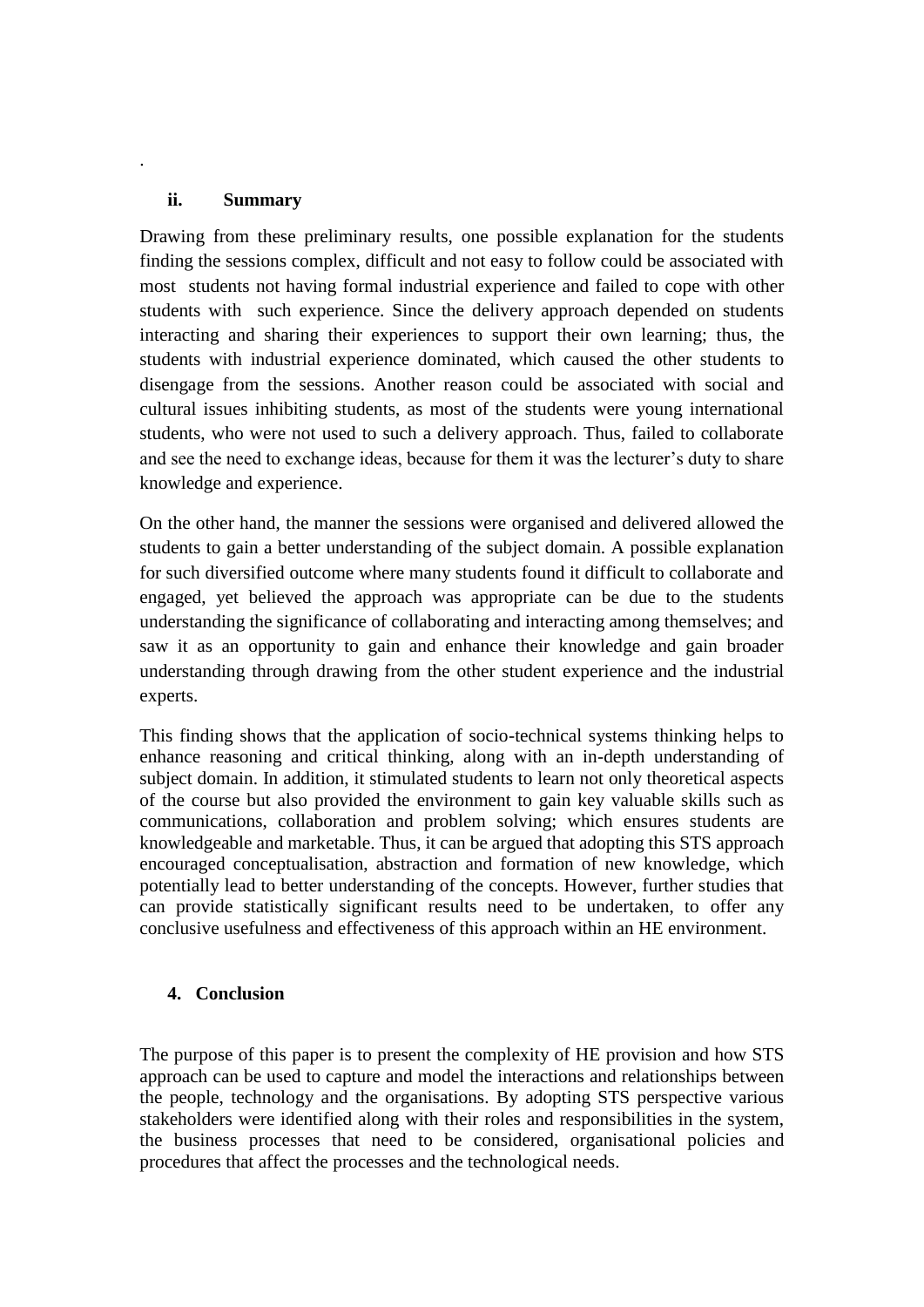EuroLM case study shows the STS design approach for the domain modelling including policy context, people, processes, technology and data structures to create a roadmap for planning ICT standards for leaner mobility targeting specific stakeholders and environments as shown in Figure 5.

The ESM case study shows the course provision for master degree student groups that have varied background, experience and ethnicity as well as age difference. STS perspective is used to enhance the overall learning experience, developing the next generation of the students as innovative thinkers as reflected in the preliminary survey and to achieve the organisational goals.

The case studies present simple yet powerful representations of the deep intertwinement, interactions, relations and interdependencies in the HE ecosystems between the stakeholders, organisation, processes and technical aspects. By examining the complex relationships and interactions around the work organisation HE providers can understand the wider social context in which the work is done and better understand the community needs and challenges similar to engineering education provision (Conlon 2008; Lucena and Schneider 2008). This shows the value of applying a structured and a systematic way for analysing and reducing the complexity in the systems. Moreover, STS perspective transforms our view of the ecosystem offering a different dimension to the thinking.

This paper does not suggest that STS design will lead to the development of better systems norSTS is the only design approach that can be used for complex systems. The paper helps to guide engineering education and HE providers to understand the education ecosystem, role of the stakeholders and how education ecosystem can be conceptualised and modelled through STS perspective that includes technical systems, business processes and the various stakeholders who use and interact with the systems governed by organisational policies.

#### **Acknowledgment**

ELM work was supported by the European Committee for Standardization under Grant BC/CEN/ENTR/000/2008-30

#### **References**

Barak, M., & Williams, P. (2007). Learning elemental structures and dynamic processes in technological systems: a cognitive framework. International Journal of Technology and Design Education, 17(3), 323-340.

Belmonte F et al., (2011). Interdisciplinary safety analysis of complex sociotechnological systems based on the functional resonance accident model: An application to railway traffic supervision. Reliability Engineering and System Safety 96 (2011) 237-249

CEN Technical Committee 353 (2010). European Norm (EN) 15981 – European Learner Mobility Achievement Information Model (EuroLMAI).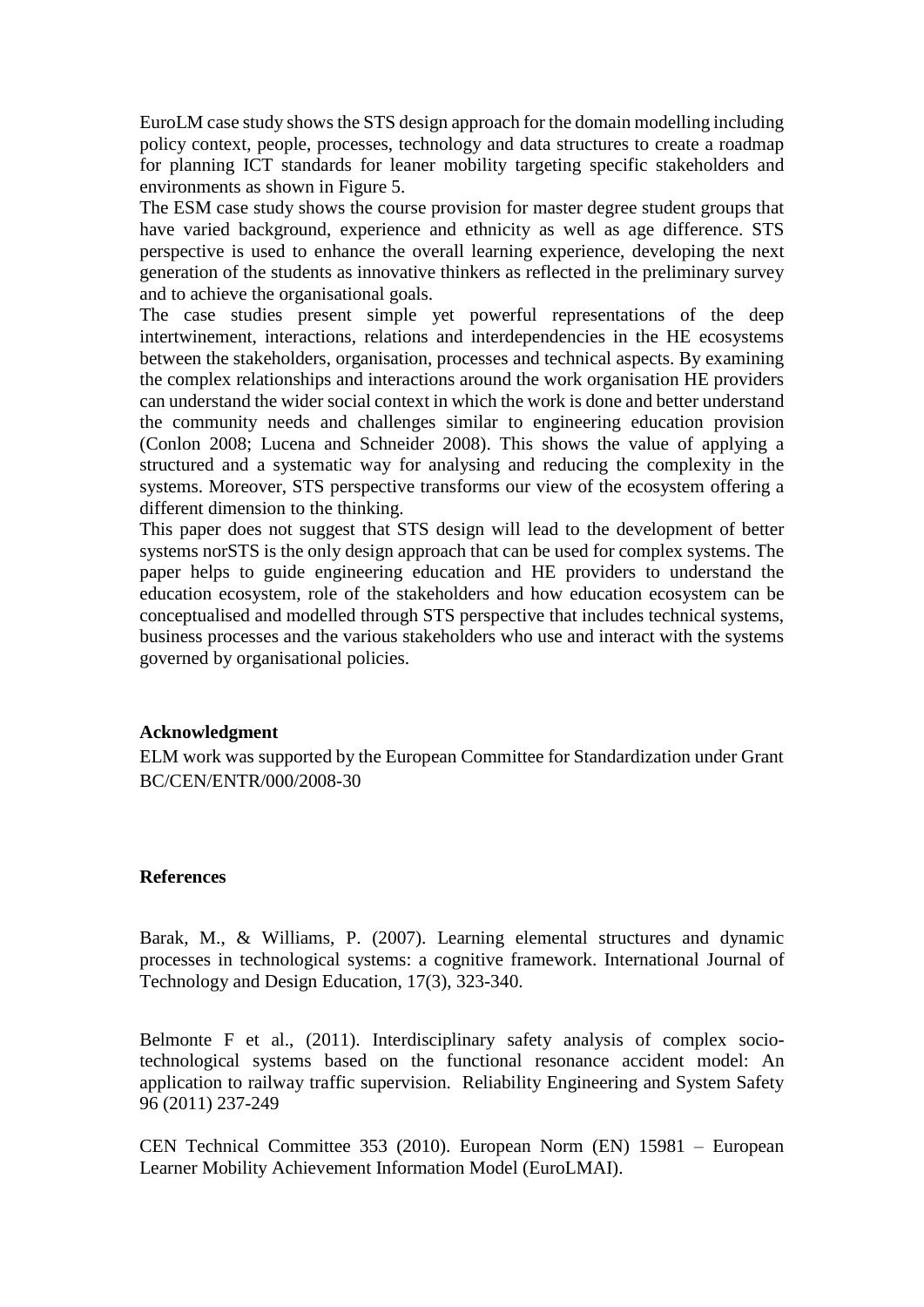Chin M, Sanderson P, Watson M, (1999). Cognitive work analysis of the command and control work domain. Proceedings of the 1999 Command and Control Research and Technology Symposium.

Cohen, L., Manion, L. and Morrison, K. (2000) *Research methods in education.* 5th ed. London ; New York: RoutledgeFalmer, p.446.

Colbeck, C.L., Campbell, S.E. and Bjorklund, S.A. (2000) Grouping in the Dark: What College Students Learn from Group Projects. The Journal of Higher Education, 71(1), pp. 60-83.

Conlon, E. (2008). The new engineer: between employability and social responsibility. European Journal of Engineering Education, 33(2), 151-159.

Cooper, A. (2010) Key Challenges in the Design of Learning Technology Standards: Observations and Proposals. International Journal of IT Standards and Standardization Research, 8(2), pp. 20-28.

Cooper, R., & Foster, M. (1971) Sociotechical systems. American Psychologist, 26, 467-474.

Dainoff, M. J., Mark, L. S., Hall, C., & Richardson, A. R. (2002, September). Cognitive work analysis in education and training: relating pedagogical methods to course objectives. In Proceedings of the Human Factors and Ergonomics Society Annual Meeting (Vol. 46, No. 8, pp. 825-828). SAGE Publications.

Davis, M. C., Challenger, R., Jayewardene, D. N., & Clegg, C. W. (2014). Advancing socio-technical systems thinking: A call for bravery. Applied ergonomics, 45(2), 171- 180.

Denison, D.R., Hooijberg, R. & Quinn, R.E.: Paradox & Performance: Toward a Theory of Behavioral Complexity in Managerial Leadership, Organization Science, 6,5:524-40 (1995)

Denscombe, M. (2010) The good research guide for small-scale social research projects. Maidenhead, England: McGraw-Hill/Open University Press.

Dhukaram V A and Baber C (2011). An approach to designing interactive decision support system for cardiac patients. HCI 2011 conference, Newcastle Upon Tyne UK, July 2011.

ENQA (2013) Standards and Guidelines for Quality Assurance in the European Higher Education Area. Available online at: <http://www.enqa.eu/wp-content/uploads/> 2013/06/ESG\_3edition-2.pdf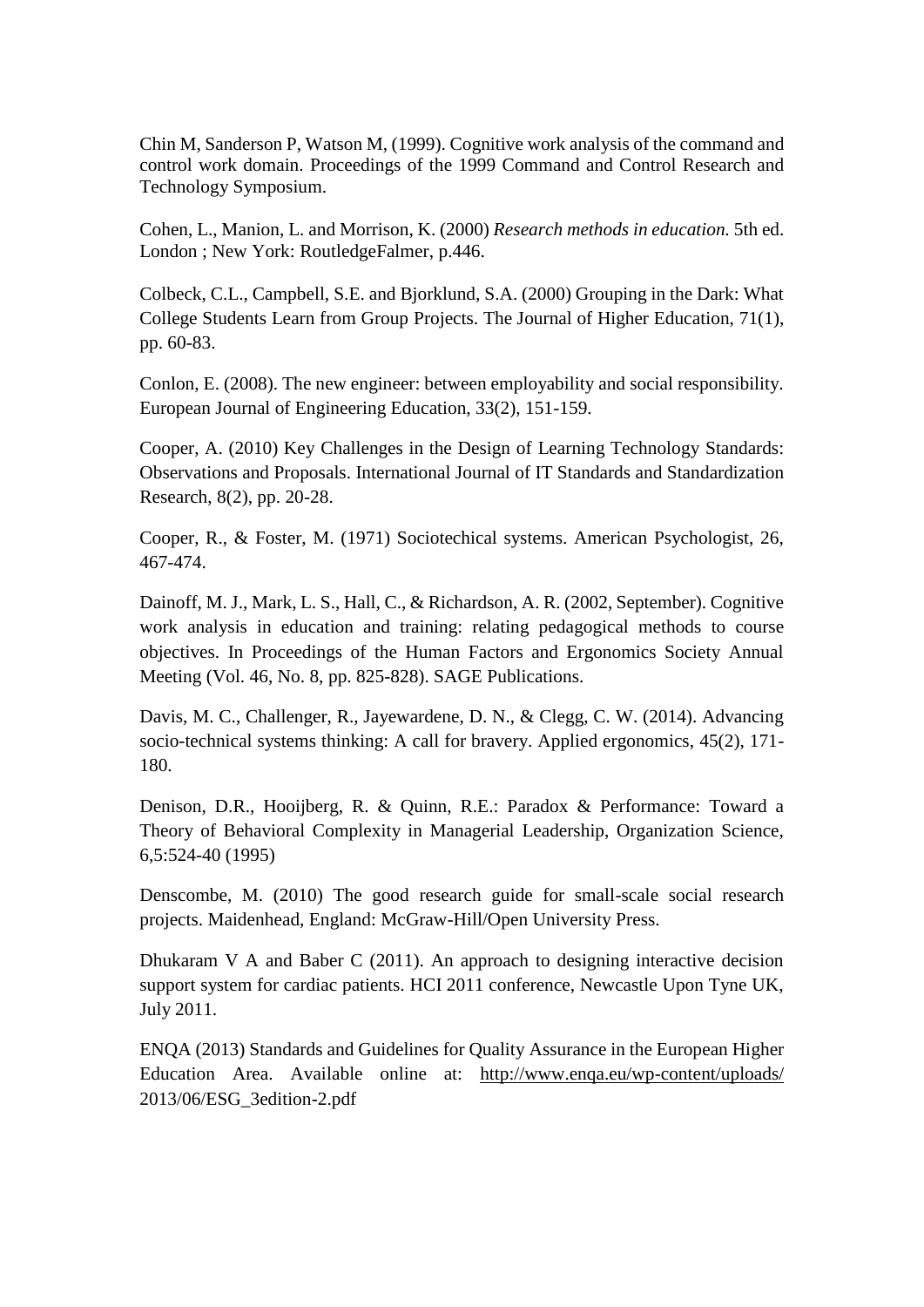European Commission (2008) New Skills for New Jobs – Anticipating and matching labour market and skills needs. Available online at <http://eur-lex.europa.eu/> LexUriServ/LexUriServ.do? uri=SEC:2008:3058:FIN:EN:PDF

European Committee for Standardization (CEN) Workshop on Learning Technologies (2010) Guidelines on a European Learner Mobility Model - CEN Workshop Agreement document 16133:2010.

European Committee for Standardization (CEN) (2014) European Standardization. Available online at:<http://www.cencenelec.eu/standards/Pages/default.aspx>

European Commission (2009) Strategic framework for European cooperation in education and training. Available online at <http://eur-lex.europa.eu/LexUriServ/> LexUriServ.do?uri=OJ:C:2009:119:0002:0010:EN:PDF

European Parliament and The Council (2004) Decision No 2241/2004/EC on a single Community framework for the transparency of qualifications and competences (Europass). Available online at [http://eur-lex.europa.eu/LexUriServ/LexUriServ.do?](http://eur-lex.europa.eu/LexUriServ/LexUriServ.do) uri= OJ:L:2004:390:0006:0020:EN:PDF

Felder, R.M. and Brent, R. (2005) Understanding student differences. Journal of Engineering Education, 94(1), pp.57-72.

Gattie, D. K., Kellam, N. N., Schramski, J. R., & Walther, J. (2011). Engineering education as a complex system. European Journal of Engineering Education, 36(6), 521-535.

Haddock, J. (1993) Profile of a Nurturing College Professor. Journal of Engineering Education, 82(1), pp.34-37.

Handy, 1993 C. Handy Understanding Organizations (fourth ed.)Penguin, London, UK (1993)

Hoel T. and Pawlowski J. (2011) Modelling the CEN WS-LT Standardisation space. IEEE Computer Society Learning Technology Newsletter, 13(3).

Huddleston, P. and Unwin, L. (1997) Teaching and learning in further education. First Edition ed. London; New York: Routledge.

International Organization for Standardization (ISO) (2014) What is a standard? Available online at: http://www.iso.org/iso/home/standards.htm

Joham, C. and Clarke, M. (2012) Teaching critical management skills: the role of problem-based learning. Teaching in Higher Education, 17(1), pp.75-88.

Joint Information Systems Committee (JISC) (2012) Higher Education Achievement Report (HEAR) XML Data Specification: Relationship with Standards. Available online at: http://www.xcri.co.uk/HEAR/HearTechStandardsBrief\_v1.0.docx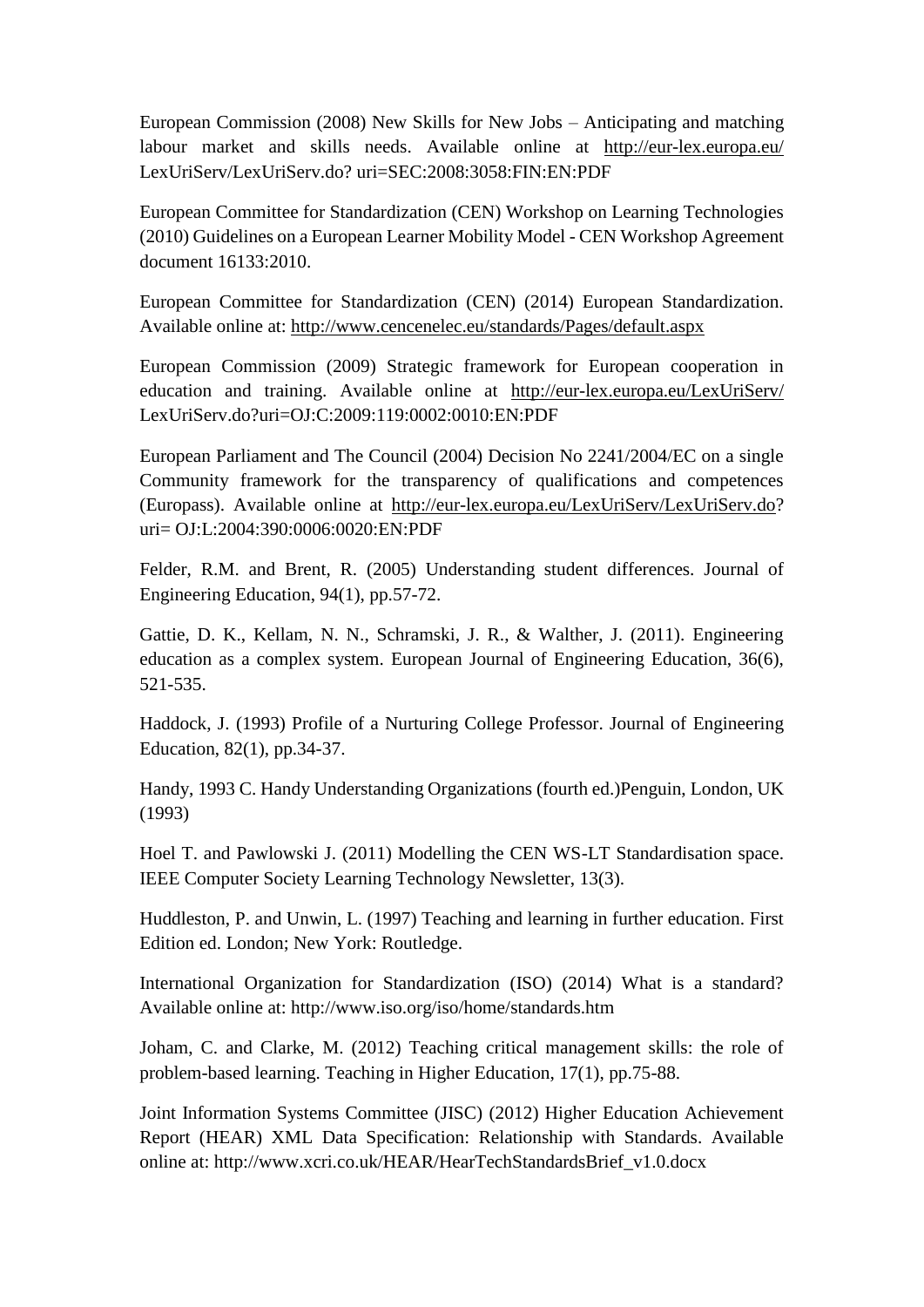Joint Information Systems Committee (JISC) (2013) Course-related processes. JISC Infonet. Available online at: [http://www.jiscinfonet.ac.uk/infokits/course](http://www.jiscinfonet.ac.uk/infokits/course-information/what-is-course-information%20/course-related-processes/)[information/what-is-course-information /course-related-processes/](http://www.jiscinfonet.ac.uk/infokits/course-information/what-is-course-information%20/course-related-processes/)

Kroes, P., Franssen, M., van de Poel, Ibo. & Ottens, M. (2006): Treating socio-technical systems as engineering systems: some conceptual problems. Systems Research and Behavioral Science, 23(6):803- 814

Larson R. (2014) Service Innovation: Are We Creating Patchwork Quilts? The Case of Education. Comment on the Whitehouse Office of Science and Technology Policy's (OSTP) January 13, 2014 Federal Register Notice "High Impact Learning Technologies", pp. 153

Leavitt, H.J. (1965) "Applied Organizational Change in Industry: Structural, Technological and Humanistic Approaches," in Handbook of Organizations, pp. 1144- 70, ed. James G. March. Chicago: Rand McNally.

Lintern, G., & Naikar, N. (1998, November). Cognitive work analysis for training system design. In Computer Human Interaction Conference, 1998. Proceedings. 1998 Australasian (pp. 252-259). IEEE.

Long, S. (Ed.). (2013). Socioanalytic Methods: Discovering the Hidden in Organisations and Social Systems. Karnac Books

Loo, R. (2004) Kolb's learning styles and learning preferences: is there a linkage? Educational Psychology, 24(1), pp.99-108.

Lucena, J., & Schneider, J. (2008). Engineers, development, and engineering education: From national to sustainable community development. European Journal of Engineering Education, 33(3), 247-257.

Naikar N and Sanderson PM (2001). Evaluating design proposals for complex systems with work domain analysis. Human Factors, 43, 529-542.

Oates, B. (2006) Researching information systems and computing. London: SAGE.

Qureshi, Z. H. (2007, December) A review of accident modelling approaches for complex socio-technical systems. In the proceedings of the twelfth Australian workshop on safety critical systems and software and safety-related programmable systems, 86, pp. 47-59. Australian Computer Society, Inc.

Richardson, J.T.E. (2011) Approaches to studying, conceptions of learning and learning styles in higher education. Applying styles research to educational practice, 21(3), pp.288-293.

Rompelman, O., & De Graaff, E. (2006). The engineering of engineering education: curriculum development from a designer's point of view 1. European journal of engineering education, 31(02), 215-226.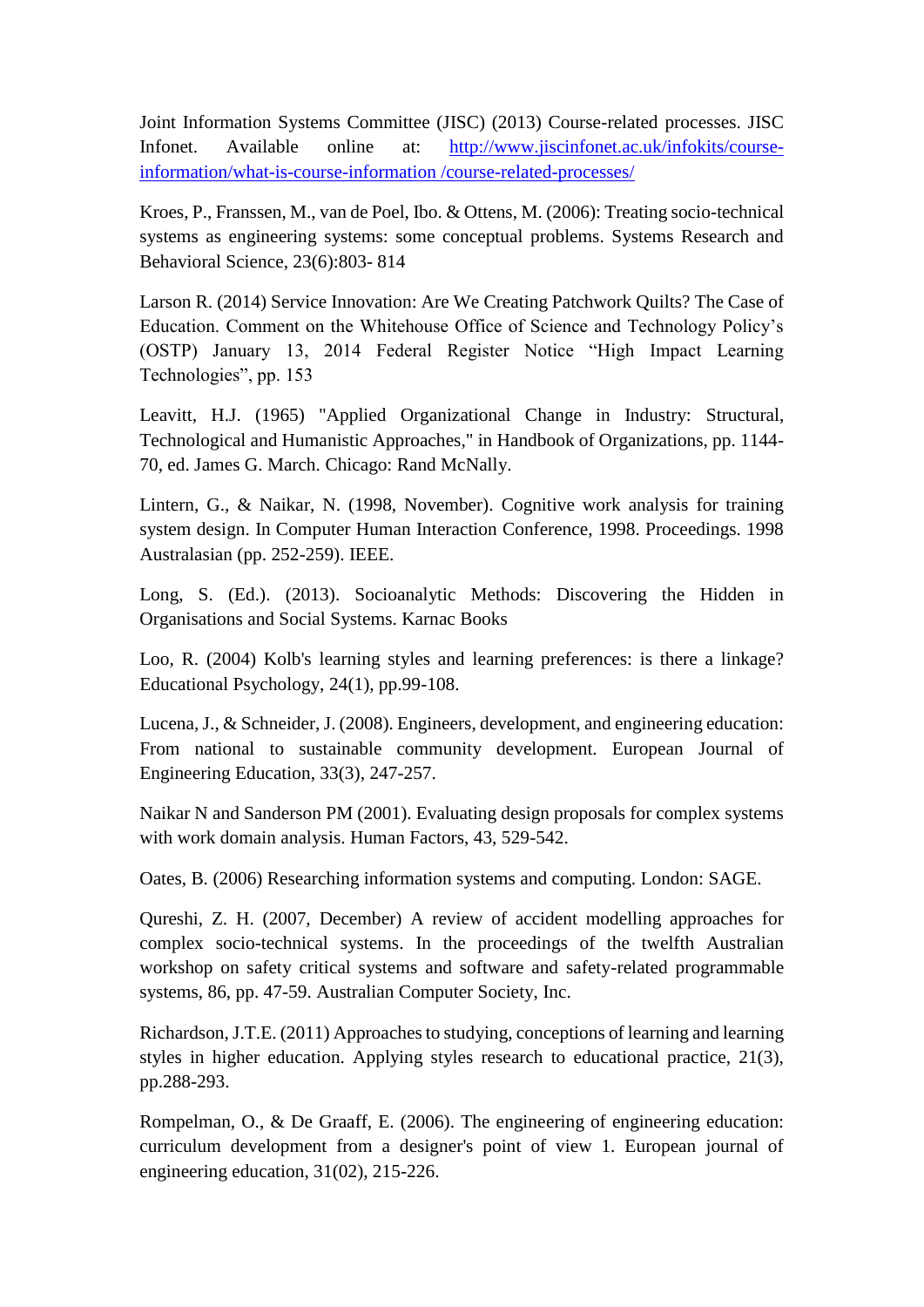Scott Morton, 1991 M. Scott Morton The Corporation of the 1990s: Information Technology and Organizational Transformation Oxford University Press, Oxford (1991)

Sommerville, I , Cliff, D, Calinescu, R, Keen, J, Kelly, T, Kwiatkowska, M, McDermid, J & Paige, R 2012, ' Large-scale complex IT systems ' Communications of the ACM , vol 55, no. 7, pp. 71-77.

Trist, E. (1950). The relations of social and technical systems in coal-mining. British Psychological Society, Industrial Section.

University Center of Information Technology (USIT), University of Oslo (2013) The Common Student (FS) System. http://www.fellesstudentsystem.no/english/applications/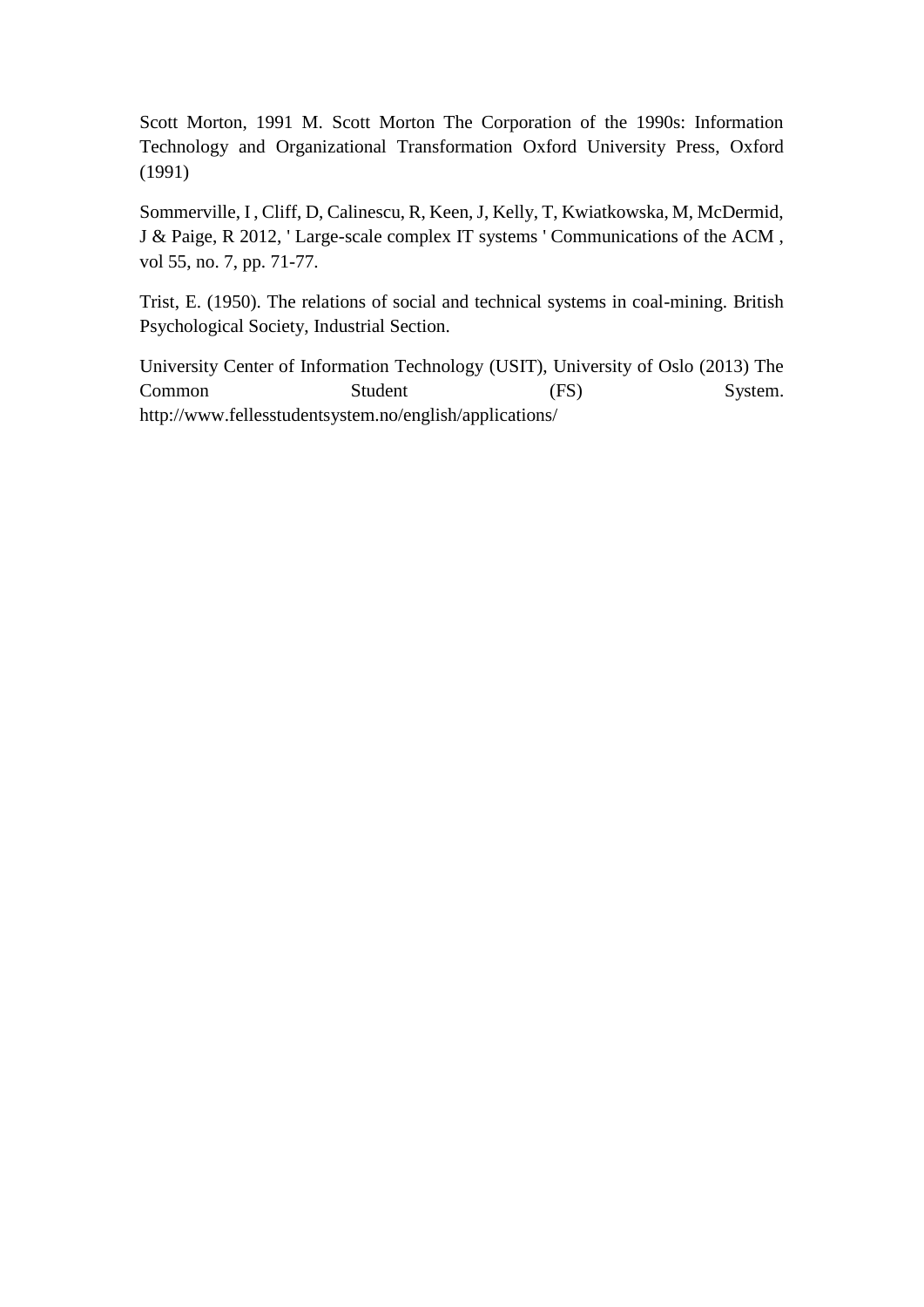| Government |                  |                 |                  |
|------------|------------------|-----------------|------------------|
| Laws       | <b>Sanctions</b> | <b>Policies</b> | <b>Economics</b> |

Organisational and Regulators Markets Conditions Financial Pressure Ownership Affiliations

Management and Procedures

Economics

| Management Models Service Provision |           |           | <b>Resource Generation</b> |  |
|-------------------------------------|-----------|-----------|----------------------------|--|
| Financing                           | Reporting | Data Flow | <b>Rules and Norms</b>     |  |

| People and their Roles |  |  |  |  |  |                                                                     |  |
|------------------------|--|--|--|--|--|---------------------------------------------------------------------|--|
|                        |  |  |  |  |  | Lecturer Assistants Tutors Students Partners Parents Administrators |  |

| Delivery            |                          |              |             |  |
|---------------------|--------------------------|--------------|-------------|--|
| Online Face-to-Face | <b>Flipped Classroom</b> | Gamification | 3D Printing |  |

| Hardware                |                    |          |      |  |
|-------------------------|--------------------|----------|------|--|
| Workstations Peripheral | <b>Electronics</b> | Networks | Hubs |  |

| Software |                          |                       |  |
|----------|--------------------------|-----------------------|--|
|          | <b>Operating Systems</b> | Applications Software |  |

Figure 1: An Overview of Higher Education Ecosystem constituents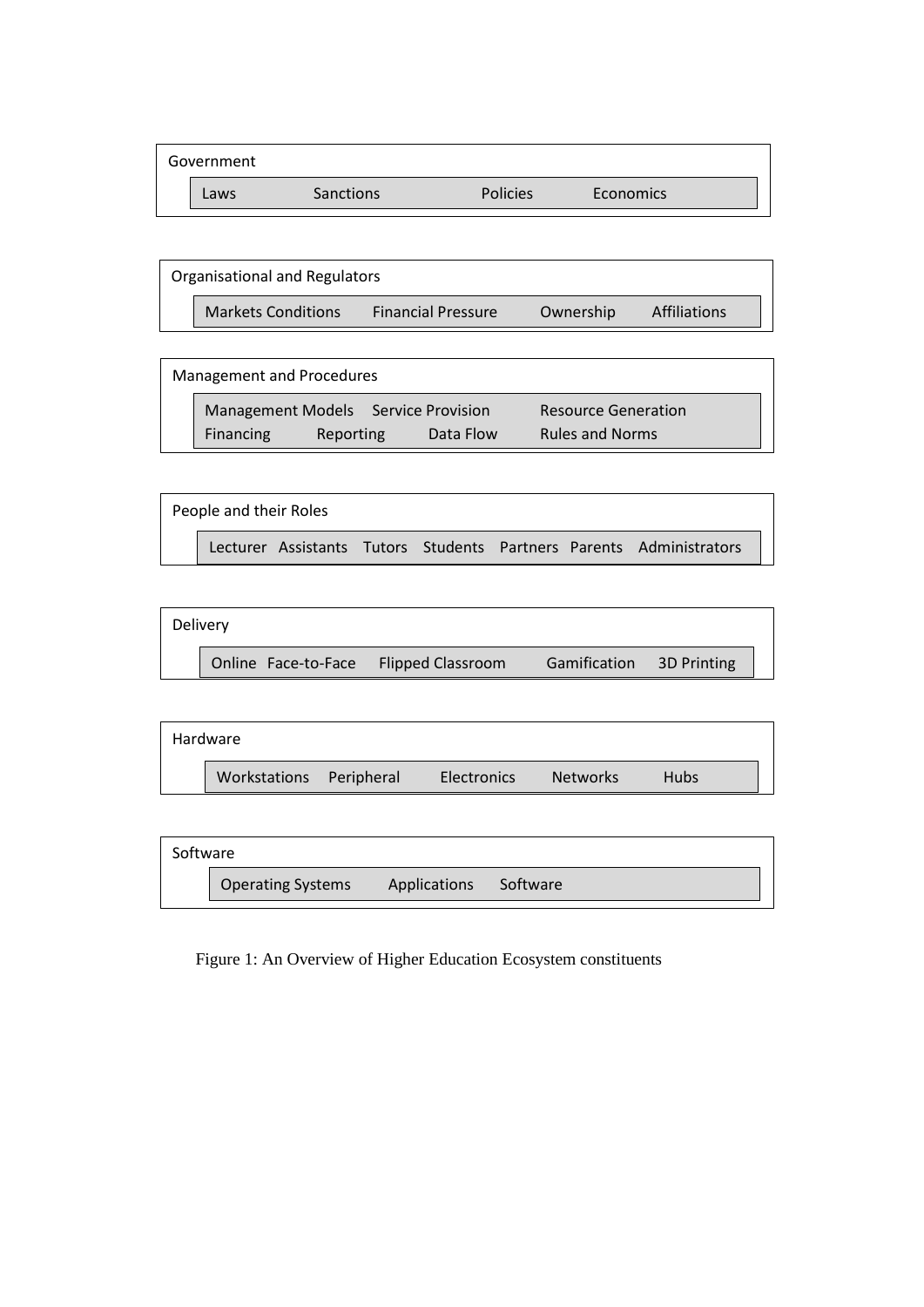

Figure 2: A diagrammatic representation of the learner mobility landscape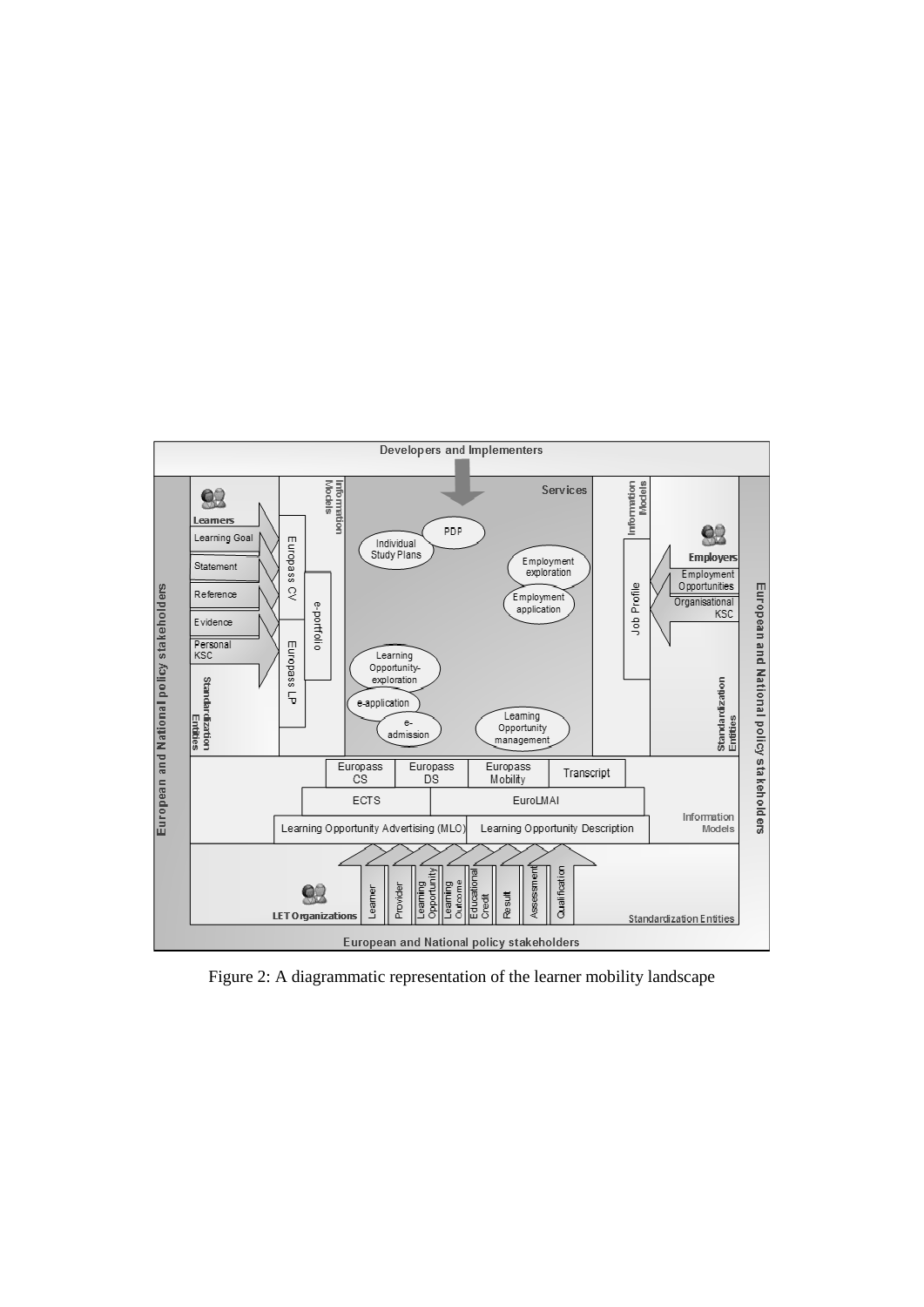

Figure 3: Conceptual model of educational practice and information relevant to learner mobility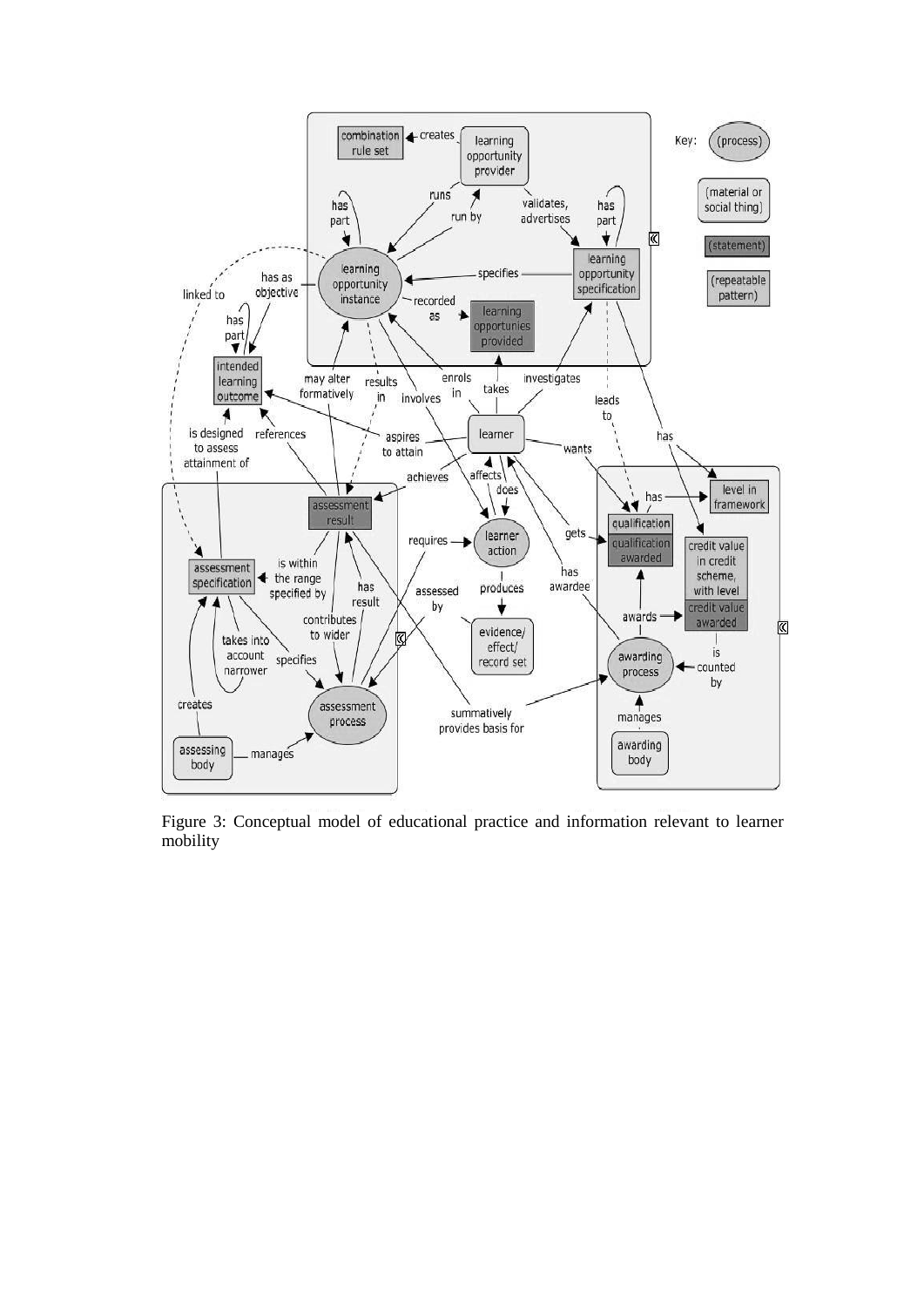

Figure 4: The EuroLMAI information model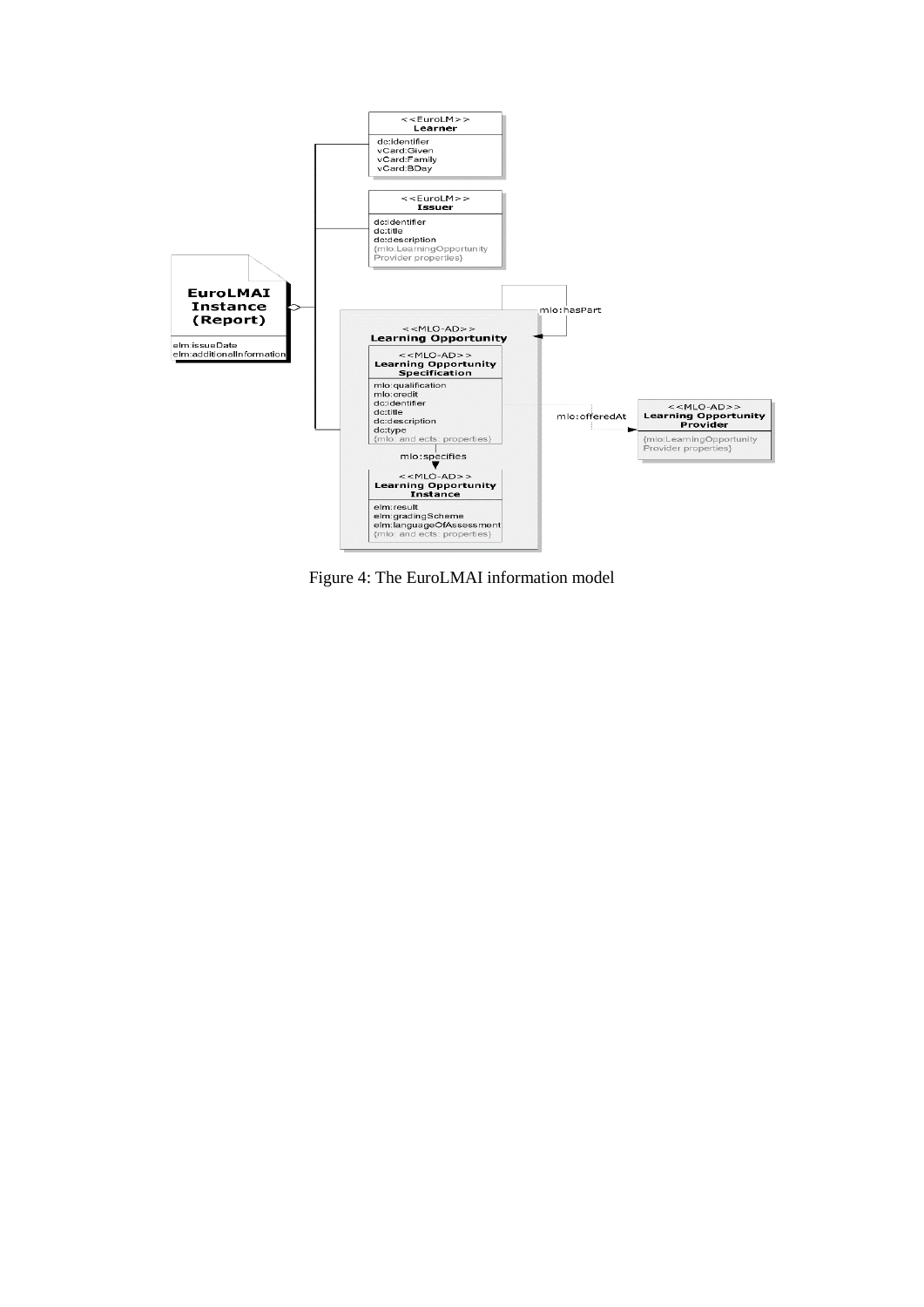

Figure 5: AH model for ESM Course Delivery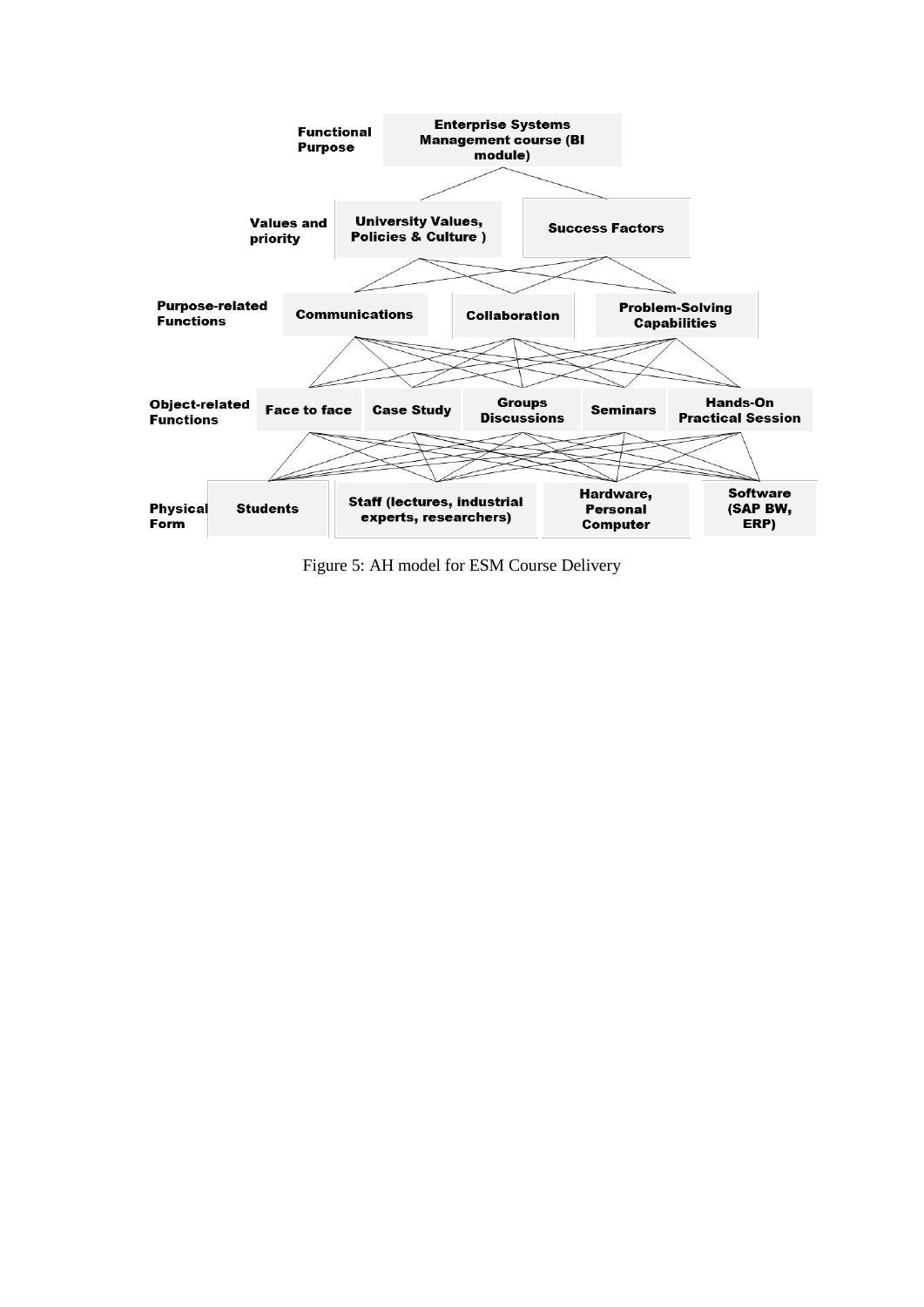| <b>STS Design</b>      | <b>Functions requiring data and information</b>                                                                                                                                                                                                                                                                                                                                                     |
|------------------------|-----------------------------------------------------------------------------------------------------------------------------------------------------------------------------------------------------------------------------------------------------------------------------------------------------------------------------------------------------------------------------------------------------|
| Planning               | strategic planning<br>portfolio analysis<br>market research<br>benchmarking<br>employer engagement<br>costing<br>٠                                                                                                                                                                                                                                                                                  |
| Design and<br>Approval | learning design<br>$\bullet$<br>validation<br>approval<br>quality assurance and enhancement<br>$\bullet$<br>assessment design<br>$\bullet$<br>professional accreditation<br>$\bullet$                                                                                                                                                                                                               |
| Delivery and<br>Review | admissions<br>٠<br>enrolment<br>timetabling<br>٠<br>attendance monitoring<br>formative assessment and feedback<br>٠<br>summative assessment and feedback<br>٠<br>records of achievement<br>٠<br>graduation/awards<br>٠<br>tuition fee administration<br>٠<br>major/minor modifications<br>٠<br>resource distribution<br>٠<br>performance indicators/business intelligence/key information sets<br>٠ |
| Communicating          | marketing<br>employer engagement<br>student handbook/information<br>transcripts/diploma supplement<br>professional, statutory and regulatory body requirements<br>statutory reporting<br>public information                                                                                                                                                                                         |
| Student support        | access to resources/service<br>٠<br>learning analytics<br>٠<br>personal development planning<br>٠<br>mobility/credit transfer<br>alumni relations/destinations                                                                                                                                                                                                                                      |

Table 1: Data and Information Collection for STS (course/curriculum related processes)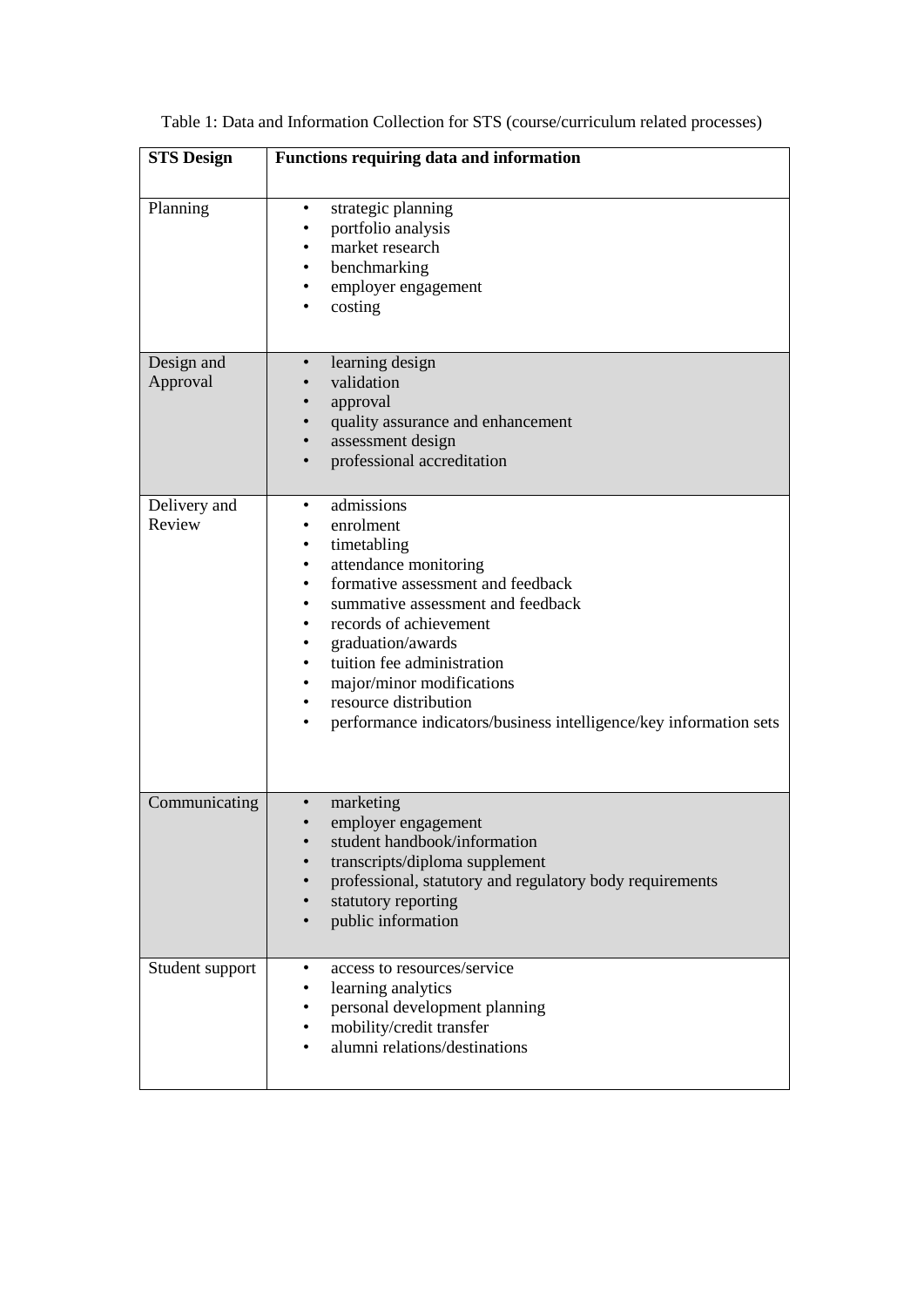| AH<br><b>Abstractio</b><br>n Level | <b>Abstraction Label</b>            | <b>Examples of Questions to Ask in the Analysis</b>                                                                     |
|------------------------------------|-------------------------------------|-------------------------------------------------------------------------------------------------------------------------|
| 1                                  | <b>Functional Purpose</b>           | What is the goal or purpose?                                                                                            |
| $\overline{2}$                     | Values<br>and<br>Priorities         | What high level functions take place to achieve the<br>functional purpose?                                              |
| 3                                  | Purpose-related<br><b>Functions</b> | What functions take place to achieve the functional<br>purpose? What are the constraints? What are the<br>priorities?   |
| 4                                  | Object-related<br>Function          | What is needed to support the generalized functions?                                                                    |
| 5                                  | <b>Physical Form</b>                | What properties or attributes or physical objects (like<br>hardware) help in supporting the object-related<br>function? |

Table 2: Work Domain Analysis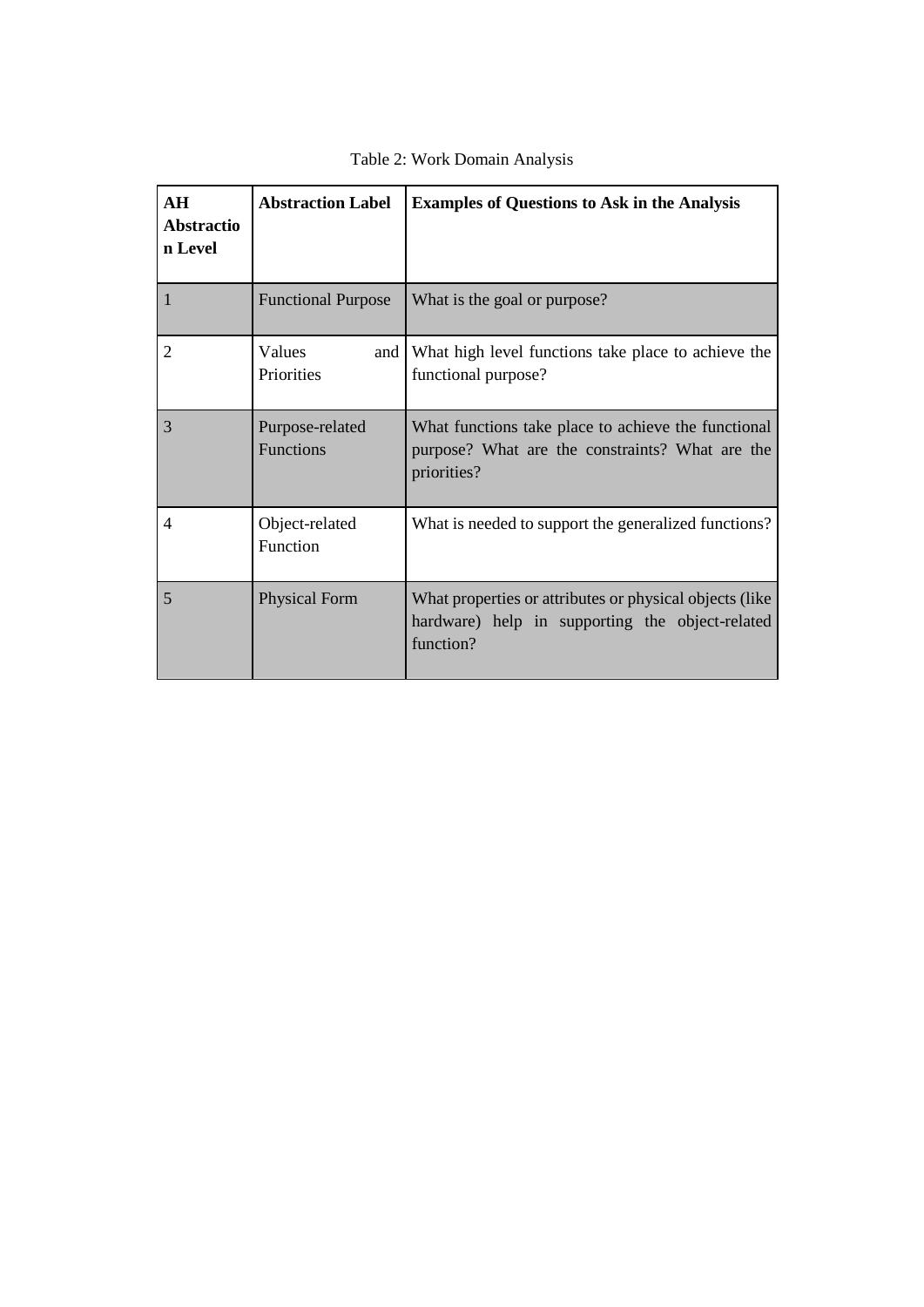|                                       |                            | <b>No. of Responses</b><br>out of 17 |
|---------------------------------------|----------------------------|--------------------------------------|
| <b>Question</b>                       | <b>Likert Scale</b>        | <b>Students</b>                      |
|                                       | <b>Strongly Disagree</b>   | $\boldsymbol{0}$                     |
|                                       | Disagree                   | $\overline{4}$                       |
| The workload was too heavy            | Neither Disagree nor Agree | $\overline{5}$                       |
|                                       | Agree                      | $\overline{3}$                       |
|                                       | <b>Strongly Agree</b>      | 5                                    |
|                                       | <b>Strongly Disagree</b>   | $\overline{0}$                       |
|                                       | Disagree                   | 3                                    |
| The workload was too difficult        | Neither Disagree nor Agree | 6                                    |
|                                       | Agree                      | $\overline{2}$                       |
|                                       | <b>Strongly Agree</b>      | 6                                    |
|                                       | <b>Strongly Disagree</b>   | $\boldsymbol{0}$                     |
|                                       | Disagree                   | $\boldsymbol{0}$                     |
| The sessions were well organised      | Neither Disagree nor Agree | $\overline{0}$                       |
|                                       | Agree                      | $\overline{7}$                       |
|                                       | <b>Strongly Agree</b>      | 10                                   |
|                                       | <b>Strongly Disagree</b>   | $\overline{0}$                       |
|                                       | Disagree                   | $\overline{0}$                       |
| <b>Discussions stressed important</b> | Neither Disagree nor Agree | $\overline{2}$                       |
| aspects                               | Agree                      | 5                                    |
|                                       | <b>Strongly Agree</b>      | 10                                   |
|                                       | <b>Strongly Disagree</b>   | $\mathbf{0}$                         |
|                                       | Disagree                   | $\overline{0}$                       |
| The sessions were enjoyable           | Neither Disagree nor Agree | $\overline{0}$                       |
|                                       | Agree                      | 5                                    |
|                                       | <b>Strongly Agree</b>      | 12                                   |
|                                       | <b>Strongly Disagree</b>   | $\mathbf{0}$                         |
|                                       | Disagree                   | $\boldsymbol{0}$                     |
| The sessions were relevant to the     | Neither Disagree nor Agree | 1                                    |
| degree being studied                  | Agree                      | $\overline{4}$                       |
|                                       | <b>Strongly Agree</b>      | 12                                   |

Table 3: Preliminary survey results

Cohen, L., Manion, L. and Morrison, K. (2000) *Research methods in education.* 5th ed. London ; New York: RoutledgeFalmer, p.446.